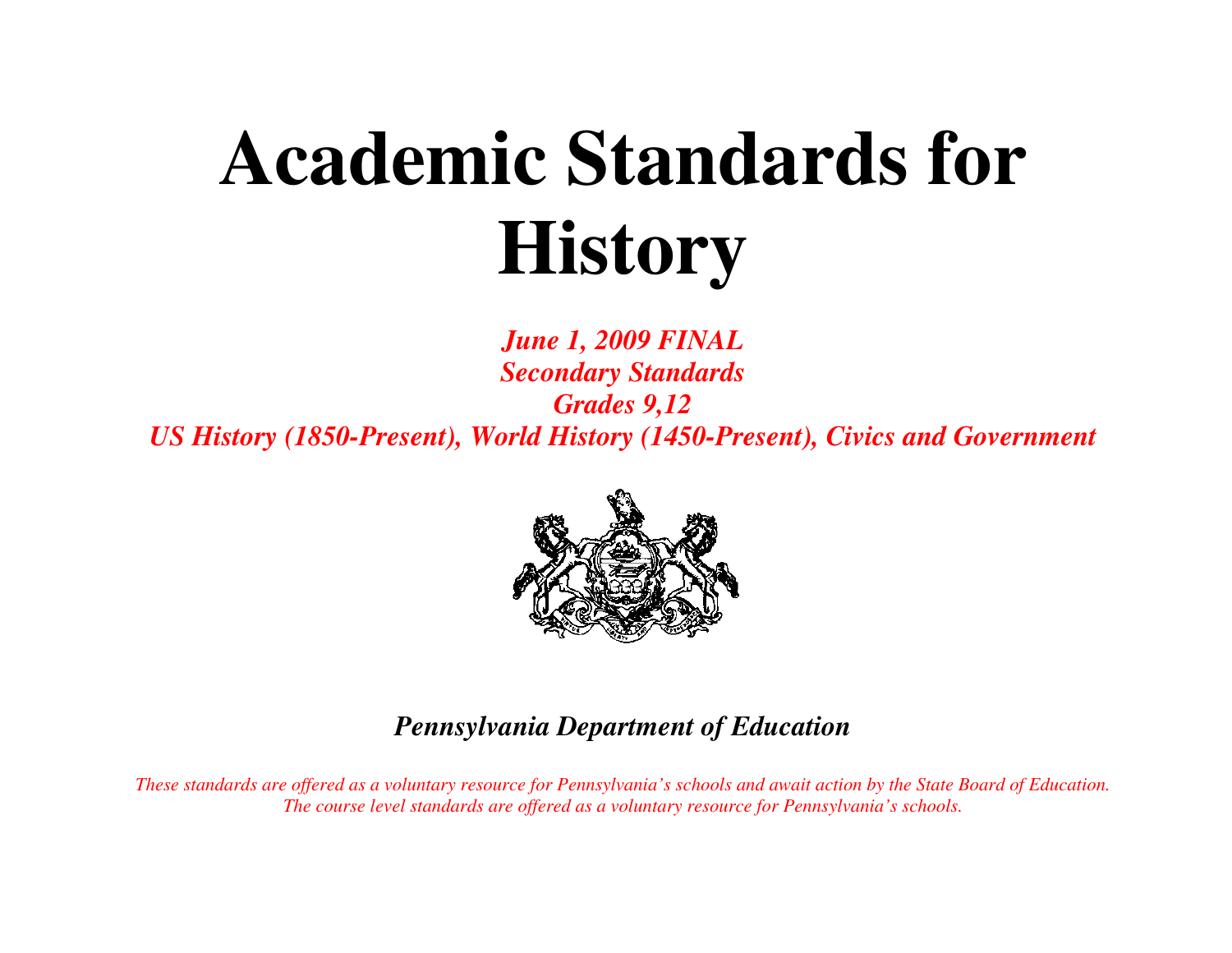## Grades 9,12

## US History (1850-Present), World History (1450-Present), Civics and Government History

#### **XXII. TABLE OF CONTENTS**

|                                                           | XXIII       |
|-----------------------------------------------------------|-------------|
| THE ACADEMIC STANDARDS                                    |             |
|                                                           | 8.1         |
| A. Continuity and Change over Time                        |             |
| B. Fact / Opinion and Points of View                      |             |
| C. Research                                               |             |
|                                                           | 8.2         |
| A. Contributions of Individuals and Groups                |             |
| B. Historical Documents, Artifacts, and Historical Places |             |
| C. Impact of Continuity and Change on PA History          |             |
| D. Conflict and Cooperation                               |             |
|                                                           | 8.3         |
| A. Contributions of Individuals and Groups                |             |
| <b>B.</b> Historical Documents and Artifacts              |             |
| C. Impact of Continuity and Change on U.S. History        |             |
| D. Conflict and Cooperation                               |             |
| World History                                             | 8.4         |
| A. Contributions of Individuals and Groups                |             |
| B. Historical Documents, Artifacts, and Sites             |             |
| C. Impact of Continuity and Change                        |             |
| D. Conflict and Cooperation                               |             |
|                                                           | <b>XXIV</b> |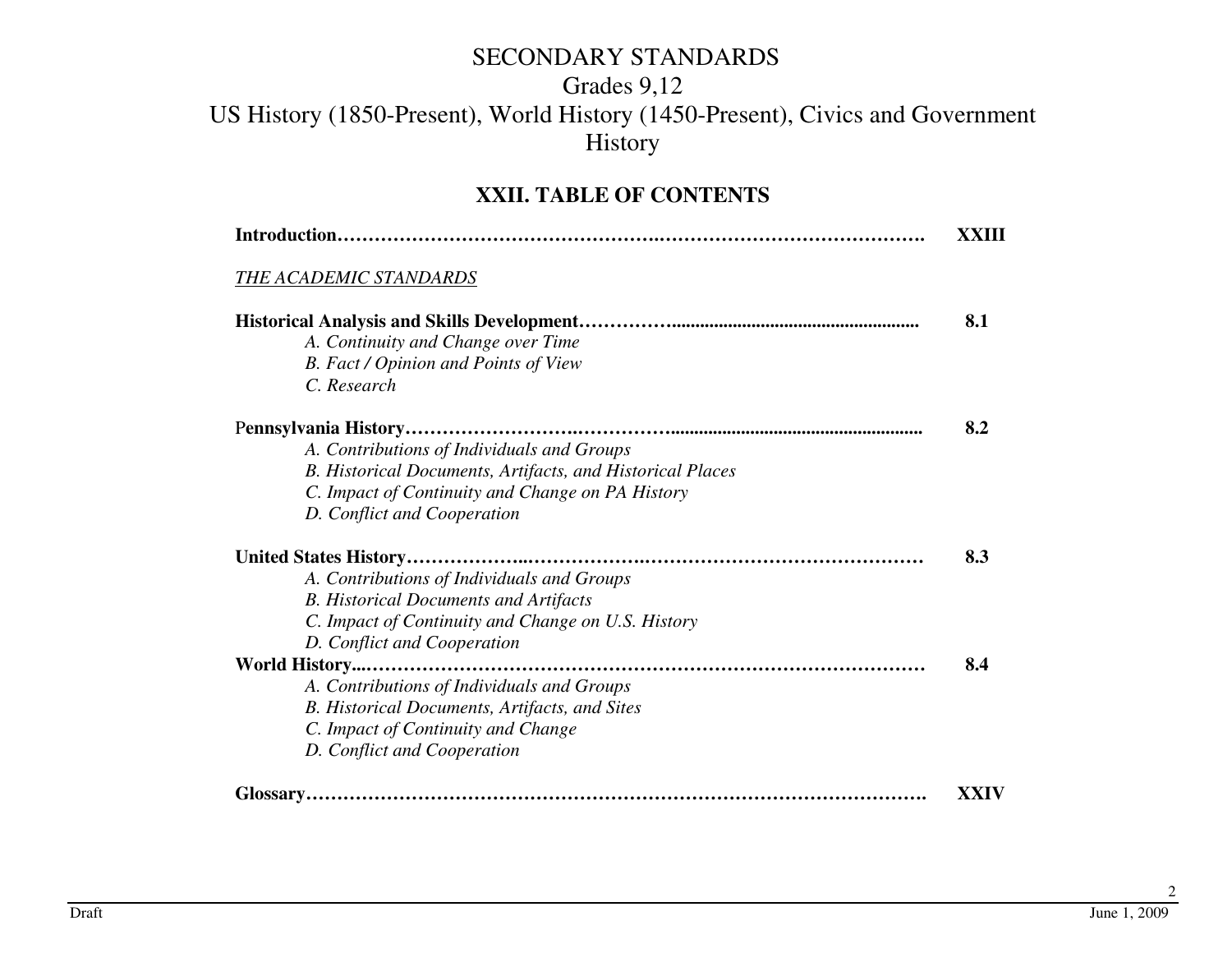#### **XXIII. INTRODUCTION**

This document includes Academic Standards for History that describes what students should know and be able to do in four areas:

- ◊8.1 Historical Analysis and Skills Development<br>8.2 Pennsylvania History
- ◊8.2 Pennsylvania History<br>8.3 United States History
- ◊8.3 United States History<br>8.4 World History
- ◊World History

The History Standards describe what students should know and be able to do third through twelfth grade. They reflect an understanding of historical events and the application of historical thinking skills in viewing the human record. These academic standards provide an organizing content for schools.

To support the intent of the Public School Code and Chapter 4, this document creates four standard categories. The four standard categories were designed to meld historical thinking (8.1. Historical Analysis and Skills Development) with historical understanding (8.2. Pennsylvania History, 8.3. United States History, and 8.4. World History) to describe what students should know and be able to do.

Standard category 8.1. Historical Analysis and Skills Development provides the basis for learning the content within the other three standard categories. The intent of the history standards is to instill in each student an ability to develop historical comprehension, to evaluate historical interpretation and to understand and conduct historical research. One should not view these standards as a list of facts to recall, rather, as stated in the opening phrase to the Pennsylvania, United States and World standard categories, "Pennsylvania's public schools shall teach, challenge and support every student to realize his or her maximum potential and to acquire the knowledge and skills needed to analyze the interaction of cultural, economic, geographic, political and social relations."

These standards provide a history framework to permit every school and teacher to create planned instruction. The content within this document is general and does not represent a course or even a portion thereof. Every school is encouraged to move beyond these standards. These standards are merely a starting point for the study of history. Planned instruction to meet these standards is required; however, the methodology, resources and time are neither recommended nor implied. Having established the need to move beyond recall, it is the intent of these standards to give students throughout Pennsylvania a common cultural literacy.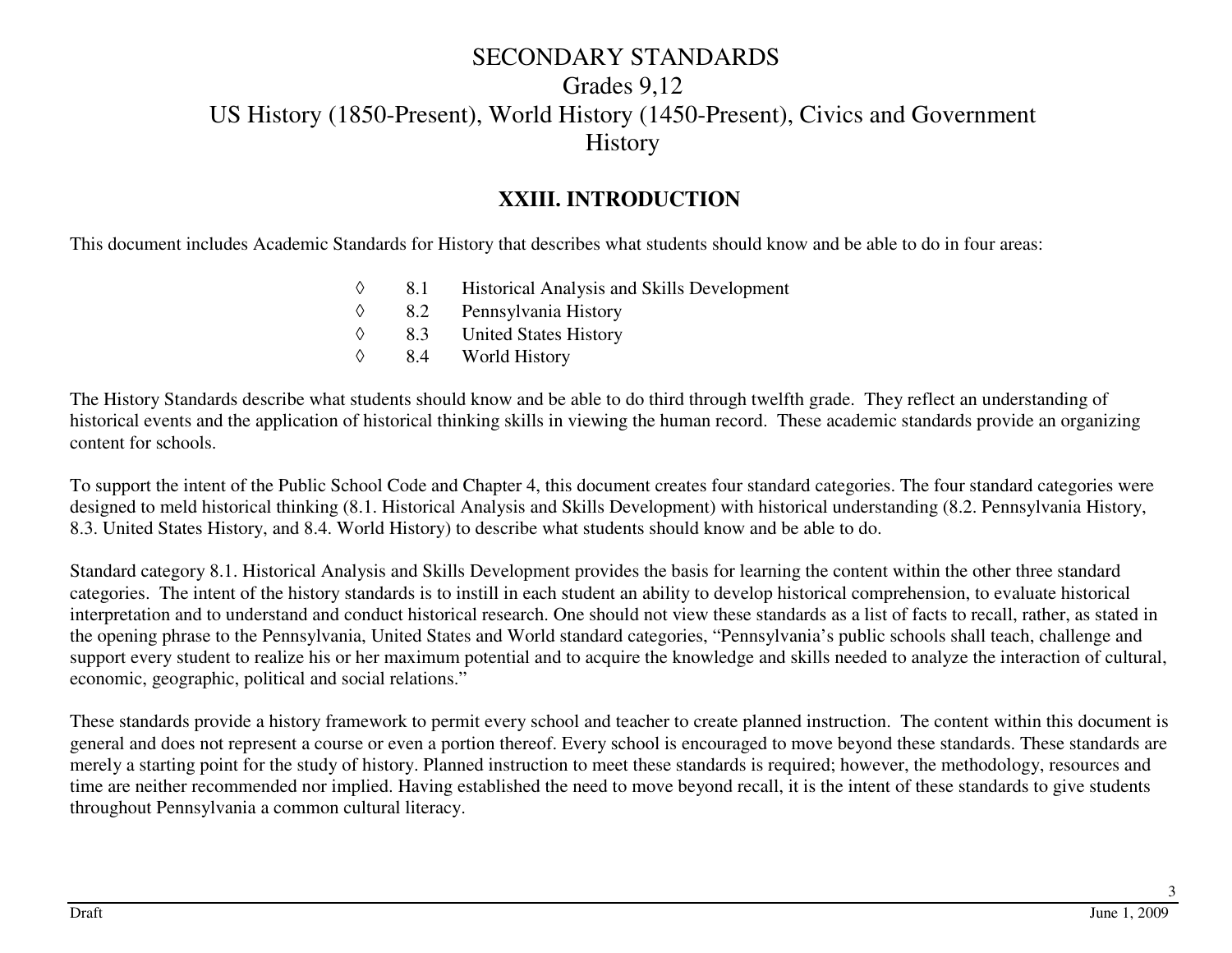Pennsylvania, United States, and World History standard categories use the same four standard statements to guide teachers in developing planned instruction. The four standard statements include the following: (a) social, political, cultural and economic contributions of groups and individuals; (b) historical documents, artifacts and places; (c) continuity and change; (d) conflict and cooperation among social groups and organizations. Some standard statements have bulleted items known as standard descriptors. The standard descriptors are items within the document to illustrate and enhance the standard statement. Each standard descriptor suggests content that may be addressed. These are not all encompassing and local planned instruction is not limited to these examples.

A glossary is included to assist the reader in understanding terminology contained in the standards.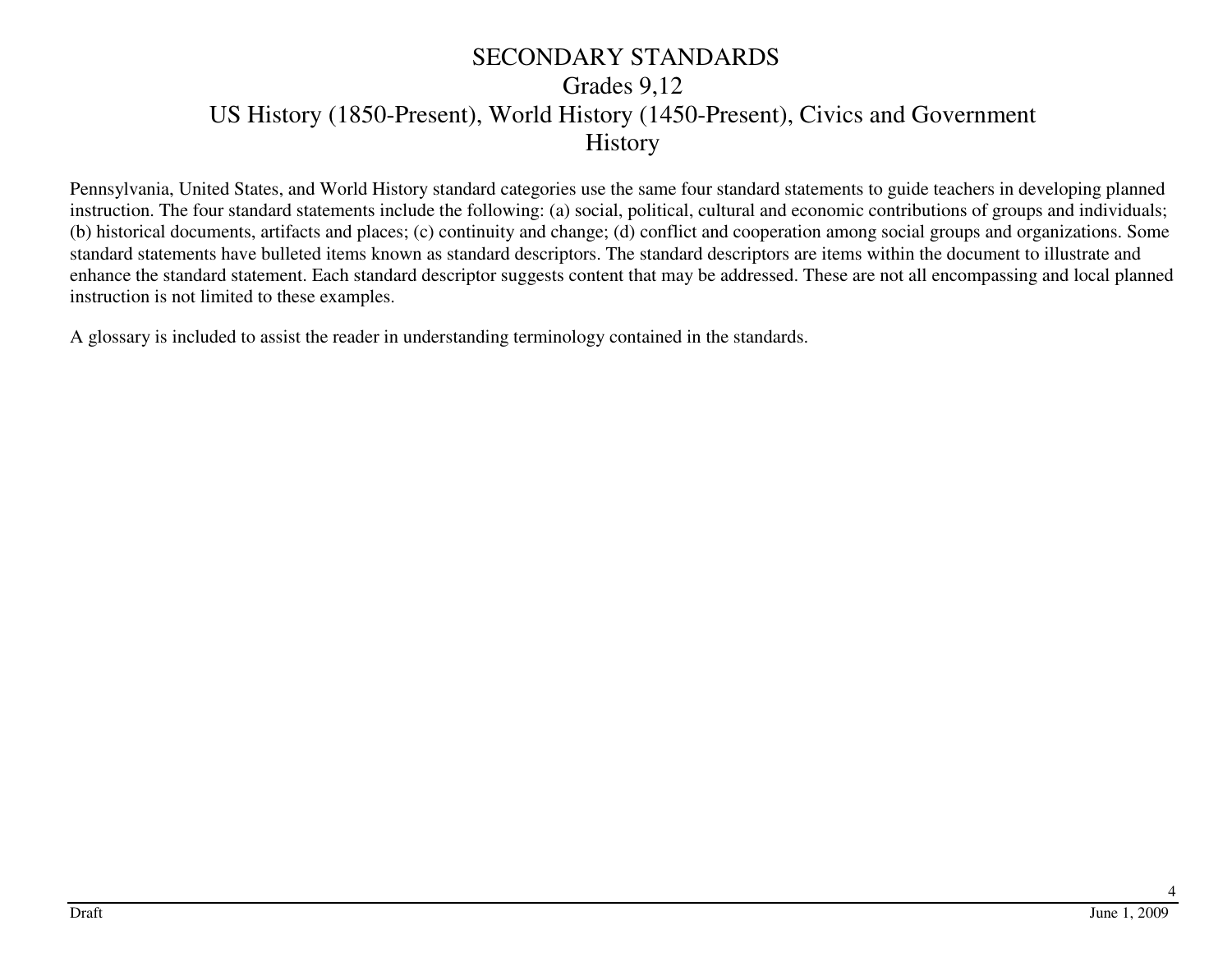#### Grades 9,12

US History (1850-Present), World History (1450-Present), Civics and Government

History

#### **8.1. Historical Analysis and Skills Development**

*Historical Analysis and Skills Development are learned through and applied to the standards statements and their descriptors via Pennsylvania History (8.2.), United States History (8.3.) and World History (8.4.).*

|                                             | 8.1.9. GRADE 9                                                                                        | 8.1.U.<br><b>US HISTORY</b><br>1850-PRESENT                                                            | 8.1.W.<br><b>WORLD HISTORY</b><br>1450-PRESENT                                                         | 8.1.C.<br><b>CIVICS &amp;</b><br><b>GOVERNMENT</b>                                                                                        | <b>8.1.12. GRADE 12</b>                                                                                          |
|---------------------------------------------|-------------------------------------------------------------------------------------------------------|--------------------------------------------------------------------------------------------------------|--------------------------------------------------------------------------------------------------------|-------------------------------------------------------------------------------------------------------------------------------------------|------------------------------------------------------------------------------------------------------------------|
|                                             |                                                                                                       |                                                                                                        |                                                                                                        | Pennsylvania's public schools shall teach, challenge and support every student to realize his or her maximum potential and to acquire the |                                                                                                                  |
|                                             | knowledge and skills needed to:                                                                       |                                                                                                        |                                                                                                        |                                                                                                                                           |                                                                                                                  |
| Time<br>over<br>Change<br>and<br>Continuity | 8.1.9.A.<br>Compare patterns of<br>continuity and change over<br>time, applying context of<br>events. | 8.1.U.A.<br>Evaluate patterns of<br>continuity and change over<br>time, applying context of<br>events. | 8.1.W.A.<br>Evaluate patterns of<br>continuity and change over<br>time, applying context of<br>events. | 8.1.C.A.<br><b>Intentionally Blank</b>                                                                                                    | 8.1.12.A.<br>Evaluate patterns of<br>continuity and rates of change<br>over time, applying context<br>of events. |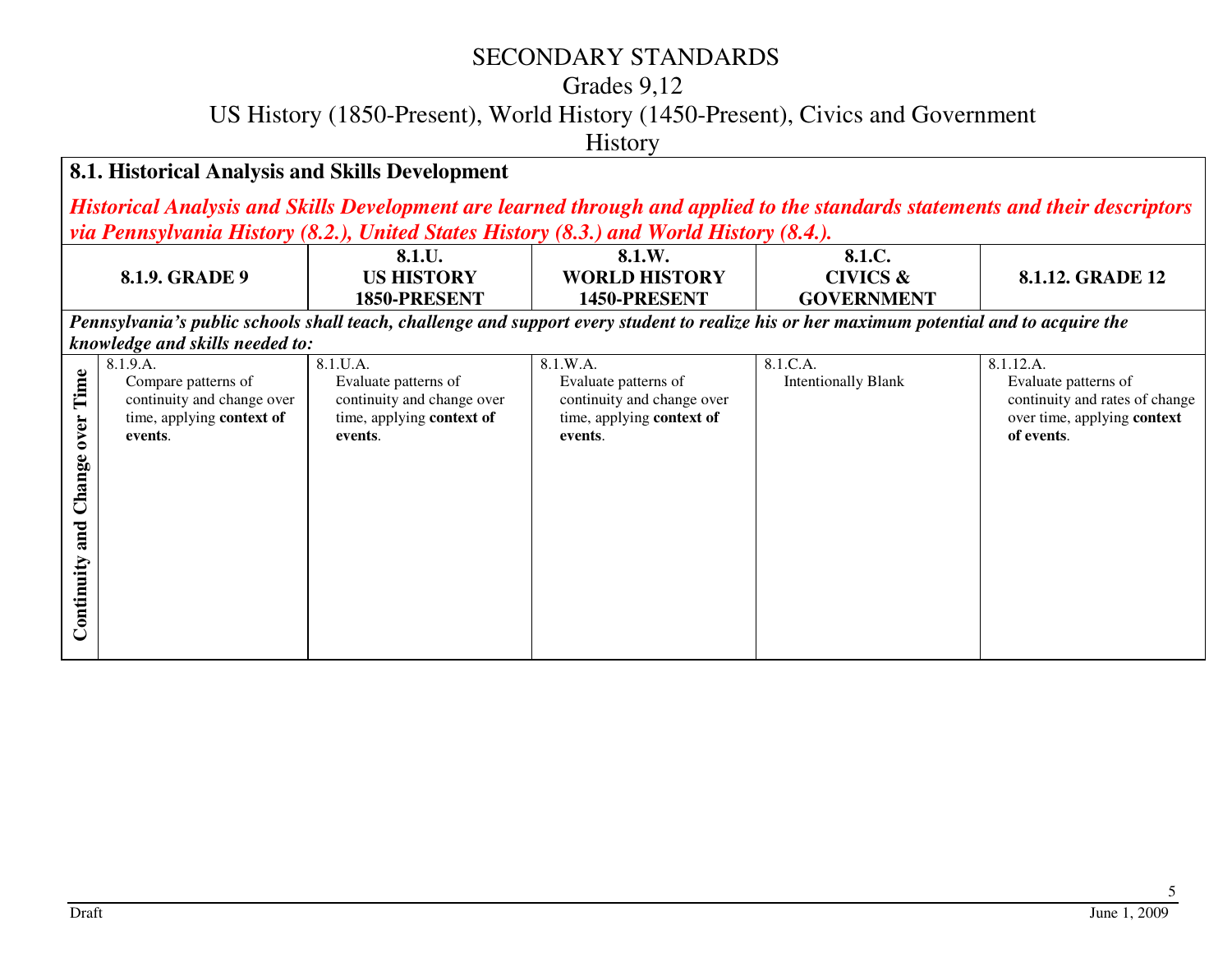Grades 9,12

US History (1850-Present), World History (1450-Present), Civics and Government

History

#### **8.1. Historical Analysis and Skills Development**

*Historical Analysis and Skills Development are learned through and applied to the standards statements and their descriptors via Pennsylvania History (8.2.), United States History (8.3.) and World History (8.4.).*

|                                    |                                                                                                                                                                                                               | 8.1.U.                                                                                                                                                                                                                                       | 8.1.W.                                                                                                                                                                                                     | 8.1.C.                                                                                                                                                   |                                                                                                                                                                                                                                                |
|------------------------------------|---------------------------------------------------------------------------------------------------------------------------------------------------------------------------------------------------------------|----------------------------------------------------------------------------------------------------------------------------------------------------------------------------------------------------------------------------------------------|------------------------------------------------------------------------------------------------------------------------------------------------------------------------------------------------------------|----------------------------------------------------------------------------------------------------------------------------------------------------------|------------------------------------------------------------------------------------------------------------------------------------------------------------------------------------------------------------------------------------------------|
|                                    | 8.1.9. GRADE 9                                                                                                                                                                                                | <b>US HISTORY</b><br>1850-PRESENT                                                                                                                                                                                                            | <b>WORLD HISTORY</b><br>1450-PRESENT                                                                                                                                                                       | <b>CIVICS &amp;</b>                                                                                                                                      | 8.1.12. GRADE 12                                                                                                                                                                                                                               |
|                                    | knowledge and skills needed to:                                                                                                                                                                               | Pennsylvania's public schools shall teach, challenge and support every student to realize his or her maximum potential and to acquire the                                                                                                    |                                                                                                                                                                                                            | <b>GOVERNMENT</b>                                                                                                                                        |                                                                                                                                                                                                                                                |
| and Points of View<br>Fact/Opinion | 8.1.9.B.<br>Compare the interpretation<br>of historical events and<br>sources, considering the<br>use of fact versus opinion,<br>multiple perspectives, and<br>cause and effect<br>relationships.             | 8.1.U.B.<br>Evaluate the interpretation of<br>historical events and sources,<br>considering the use of fact<br>versus opinion, multiple<br>perspectives, and cause and<br>effect relationships.                                              | 8.1.W.B.<br>Evaluate the interpretation of<br>historical events and sources,<br>considering the use of fact<br>versus opinion, multiple<br>perspectives, and cause and<br>effect relationships.            | 8.1.C.B.<br>Analyze the major arguments<br>advanced for different<br>systems of government.<br>(Reference Civics and<br>Government Standard<br>5.1.9.B.) | 8.1.12.B.<br>Evaluate the interpretation of<br>historical events and sources,<br>considering the use of fact<br>versus opinion, multiple<br>perspectives, and cause and<br>effect relationships.                                               |
| Research                           | 8.1.9.C.<br>Construct research on a<br>historical topic using a<br>thesis statement and<br>demonstrate use of<br>appropriate primary and<br>secondary sources.<br>(Reference RWSL<br>Standard 1.8.8 Research) | 8.1.U.C.<br>Analyze, synthesize and<br>integrate historical data,<br>creating a product that<br>supports and appropriately<br>illustrates inferences and<br>conclusions drawn from<br>research. (Reference RWSL<br>Standard 1.8.11 Research) | 8.1.W.C.<br>Construct research on a<br>historical topic using a thesis<br>statement and demonstrate<br>use of appropriate primary<br>and secondary sources.<br>(Reference RWSL Standard<br>1.8.8 Research) | 8.1.C.C.<br><b>Intentionally Blank</b>                                                                                                                   | 8.1.12.C.<br>Analyze, synthesize, and<br>integrate historical data,<br>creating a product that<br>supports and appropriately<br>illustrates inferences and<br>conclusions drawn from<br>research. (Reference RWSL<br>Standard 1.8.11 Research) |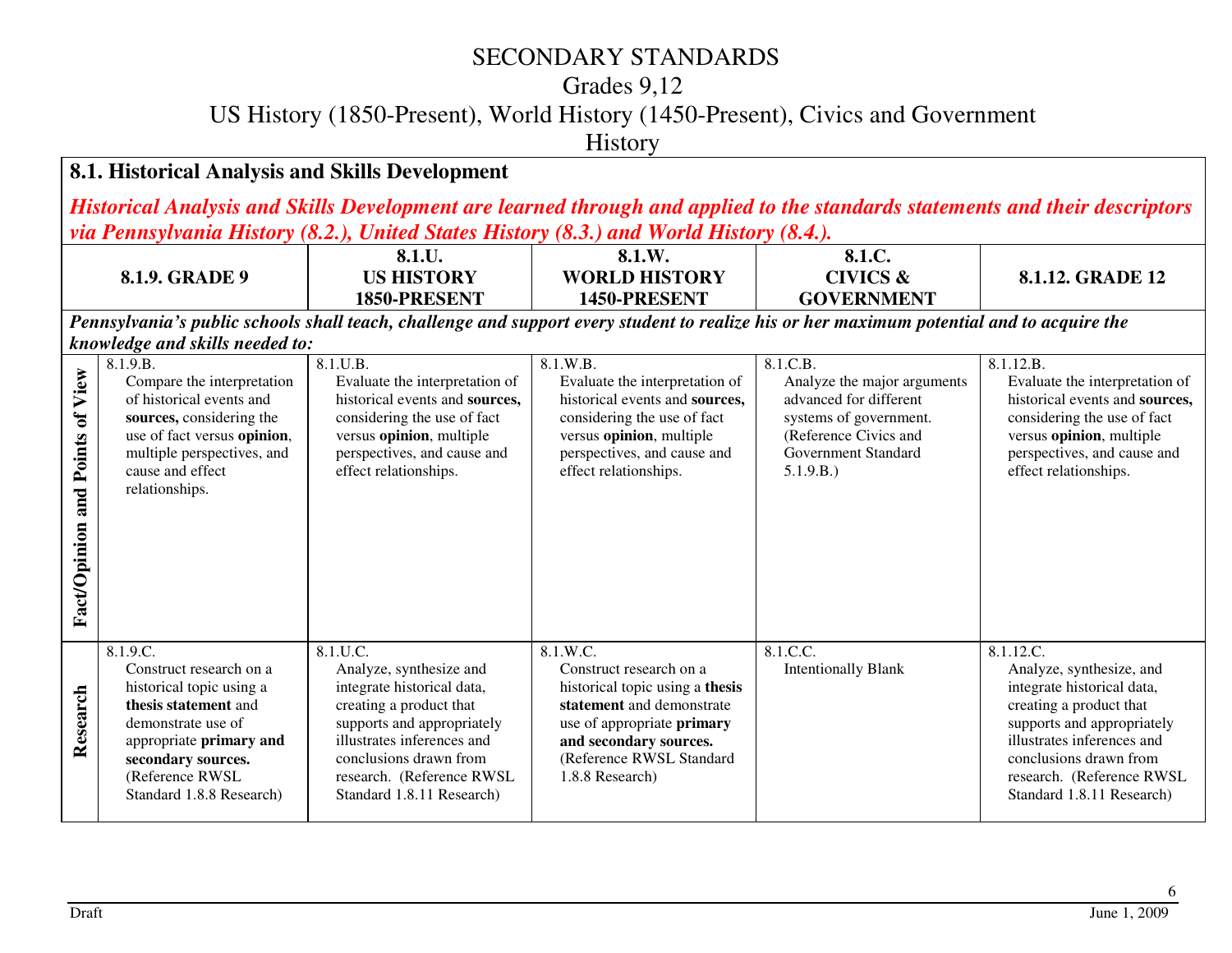# Grades 9,12 US History (1850-Present), World History (1450-Present), Civics and Government History

|                                                                           | 8.2. Pennsylvania History                                                                                                                                             |                                                                                                                                                                       |                                                |                                                    |                                                                                                                                                                                    |  |  |
|---------------------------------------------------------------------------|-----------------------------------------------------------------------------------------------------------------------------------------------------------------------|-----------------------------------------------------------------------------------------------------------------------------------------------------------------------|------------------------------------------------|----------------------------------------------------|------------------------------------------------------------------------------------------------------------------------------------------------------------------------------------|--|--|
|                                                                           | 8.2.9. GRADE 9                                                                                                                                                        | 8.2.U.<br><b>US HISTORY</b><br>1850-PRESENT                                                                                                                           | 8.2.W.<br><b>WORLD HISTORY</b><br>1450-PRESENT | 8.2.C.<br><b>CIVICS &amp;</b><br><b>GOVERNMENT</b> | 8.2.12. GRADE 12                                                                                                                                                                   |  |  |
|                                                                           |                                                                                                                                                                       | Pennsylvania's public schools shall teach, challenge and support every student to realize his or her maximum potential and to acquire the                             |                                                |                                                    |                                                                                                                                                                                    |  |  |
|                                                                           | knowledge and skills needed to:                                                                                                                                       |                                                                                                                                                                       |                                                |                                                    |                                                                                                                                                                                    |  |  |
| $\mathbf{\hat{A}}$<br>Groups (P<br>and<br>of Individuals<br>Contributions | 8.2.9.A.<br>Contrast the role groups<br>and individuals from<br>Pennsylvania played in the<br>social, political, cultural,<br>and economic development<br>of the U.S. | 8.2.U.A.<br>Evaluate the role groups and<br>individuals from<br>Pennsylvania played in the<br>social, political, cultural, and<br>economic development of the<br>U.S. | 8.2.W.A.<br><b>Intentionally Blank</b>         | 8.2.C.A.<br><b>Intentionally Blank</b>             | 8.2.12.A.<br>Evaluate the role groups and<br>individuals from<br>Pennsylvania played in the<br>social, poliical, cultural, and<br>economic development of the<br>US and the world. |  |  |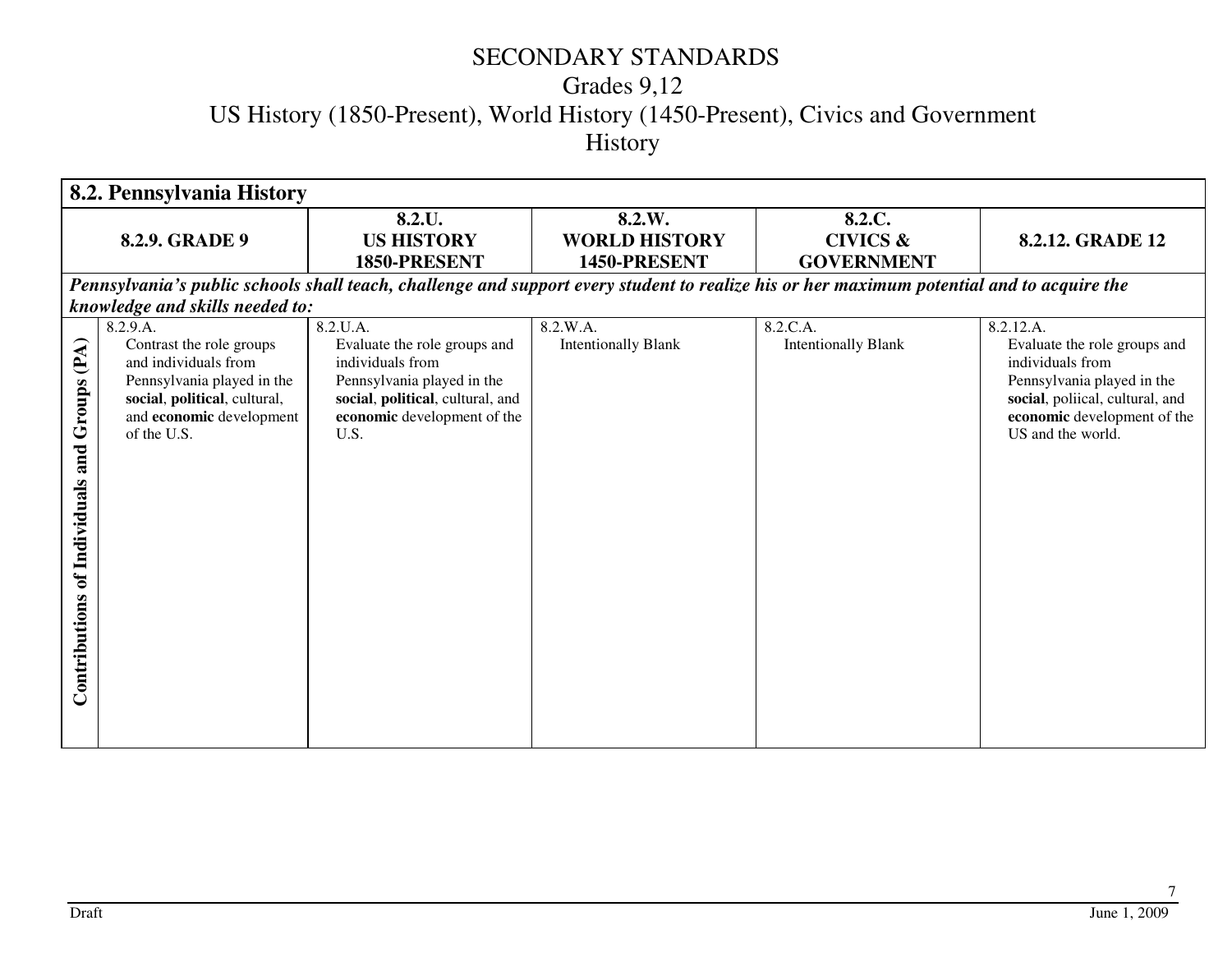# Grades 9,12

US History (1850-Present), World History (1450-Present), Civics and Government

History

|                                                                  | 8.2. Pennsylvania History                                                                                                                                                        |                                                                                                                                                   |                                                |                                                                                                                                                                             |                                                                                                                                                                  |  |  |
|------------------------------------------------------------------|----------------------------------------------------------------------------------------------------------------------------------------------------------------------------------|---------------------------------------------------------------------------------------------------------------------------------------------------|------------------------------------------------|-----------------------------------------------------------------------------------------------------------------------------------------------------------------------------|------------------------------------------------------------------------------------------------------------------------------------------------------------------|--|--|
|                                                                  | 8.2.9. GRADE 9                                                                                                                                                                   | 8.2.U.<br><b>US HISTORY</b><br>1850-PRESENT                                                                                                       | 8.2.W.<br><b>WORLD HISTORY</b><br>1450-PRESENT | 8.2.C.<br><b>CIVICS &amp;</b><br><b>GOVERNMENT</b>                                                                                                                          | <b>8.2.12. GRADE 12</b>                                                                                                                                          |  |  |
|                                                                  |                                                                                                                                                                                  |                                                                                                                                                   |                                                | Pennsylvania's public schools shall teach, challenge and support every student to realize his or her maximum potential and to acquire the                                   |                                                                                                                                                                  |  |  |
| (PA)<br>and Places<br>Artifacts,<br><b>Historical Documents,</b> | knowledge and skills needed to:<br>8.2.9.B.<br>Compare the impact of<br>historical documents,<br>artifacts, and places in<br>Pennsylvania which are<br>critical to U.S. history. | 8.2.U.B.<br>Evaluate the importance of<br>various historical documents,<br>artifacts, and places in<br>Pennsylvania which are<br>critical to U.S. | 8.2.W.B.<br><b>Intentionally Blank</b>         | 8.2.C.B.<br>Demonstrate an<br>understanding of how the PA<br>Constitution and the US<br>Constitution co-exist.<br>(Reference Civics and<br>Government Standard<br>5.1.9.E.) | 8.2.12.B.<br>Evaluate the impact of<br>historical documents,<br>artifacts, and places in<br>Pennsylvania which are<br>critical to U.S. history and the<br>world. |  |  |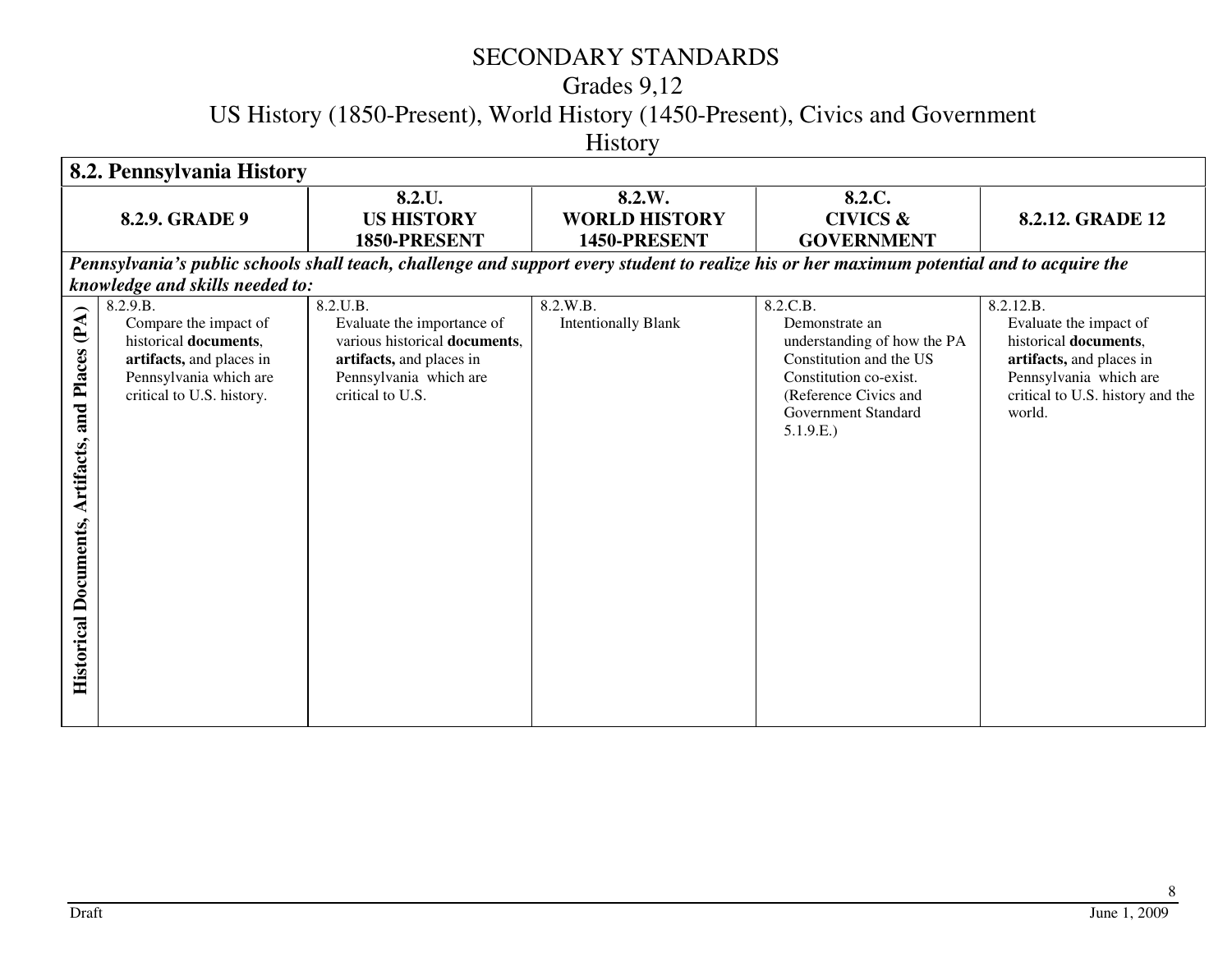# Grades 9,12

US History (1850-Present), World History (1450-Present), Civics and Government

History

| 8.2. Pennsylvania History                                  |                                                                                                                                                                                                                                                                                                                                                 |                                                                                                                                                                                                                                                                                   |                                                |                                                                                                                                                                                                             |                                                                                                                                                                                                                                                                                            |  |
|------------------------------------------------------------|-------------------------------------------------------------------------------------------------------------------------------------------------------------------------------------------------------------------------------------------------------------------------------------------------------------------------------------------------|-----------------------------------------------------------------------------------------------------------------------------------------------------------------------------------------------------------------------------------------------------------------------------------|------------------------------------------------|-------------------------------------------------------------------------------------------------------------------------------------------------------------------------------------------------------------|--------------------------------------------------------------------------------------------------------------------------------------------------------------------------------------------------------------------------------------------------------------------------------------------|--|
|                                                            | 8.2.9. GRADE 9                                                                                                                                                                                                                                                                                                                                  | 8.2.U.<br><b>US HISTORY</b><br>1850-PRESENT                                                                                                                                                                                                                                       | 8.2.W.<br><b>WORLD HISTORY</b><br>1450-PRESENT | 8.2.C.<br><b>CIVICS &amp;</b><br><b>GOVERNMENT</b>                                                                                                                                                          | <b>8.2.12. GRADE 12</b>                                                                                                                                                                                                                                                                    |  |
|                                                            |                                                                                                                                                                                                                                                                                                                                                 |                                                                                                                                                                                                                                                                                   |                                                | Pennsylvania's public schools shall teach, challenge and support every student to realize his or her maximum potential and to acquire the                                                                   |                                                                                                                                                                                                                                                                                            |  |
| Change on PA History<br>and<br><b>Impact of Continnity</b> | knowledge and skills needed to:<br>8.2.9.C.<br>Compare and contrast how<br>continuity and change in<br>Pennsylvania are<br>interrelated throughout<br>U.S. history.<br>• Belief systems and<br>religions<br>• Commerce and industry<br>• Technology<br>• Politics and government<br>• Physical and human<br>geography<br>• Social organizations | 8.2.U.C.<br>Evaluate continuity and<br>change in Pennsylvania are<br>interrelated to the U.S.<br>• Belief systems and<br>religions<br>• Commerce and industry<br>$\bullet$ Technology<br>• Politics and government<br>• Physical and human<br>geography<br>• Social organizations | 8.2.W.C.<br><b>Intentionally Blank</b>         | 8.2.C.C.<br>Compare and contrast the<br>basic principles and ideals<br>found in significant<br>documents:<br>• Pennsylvania Constitution<br>(Reference Civics and<br><b>Government Standard</b><br>5.1.9.D. | 8.2.12.C.<br>Evaluate continuity and<br>change in Pennsylvania are<br>interrelated to the US and the<br>world.<br>• Belief systems and<br>religions<br>• Commerce and industry<br>• Technology<br>• Politics and government<br>• Physical and human<br>geography<br>• Social organizations |  |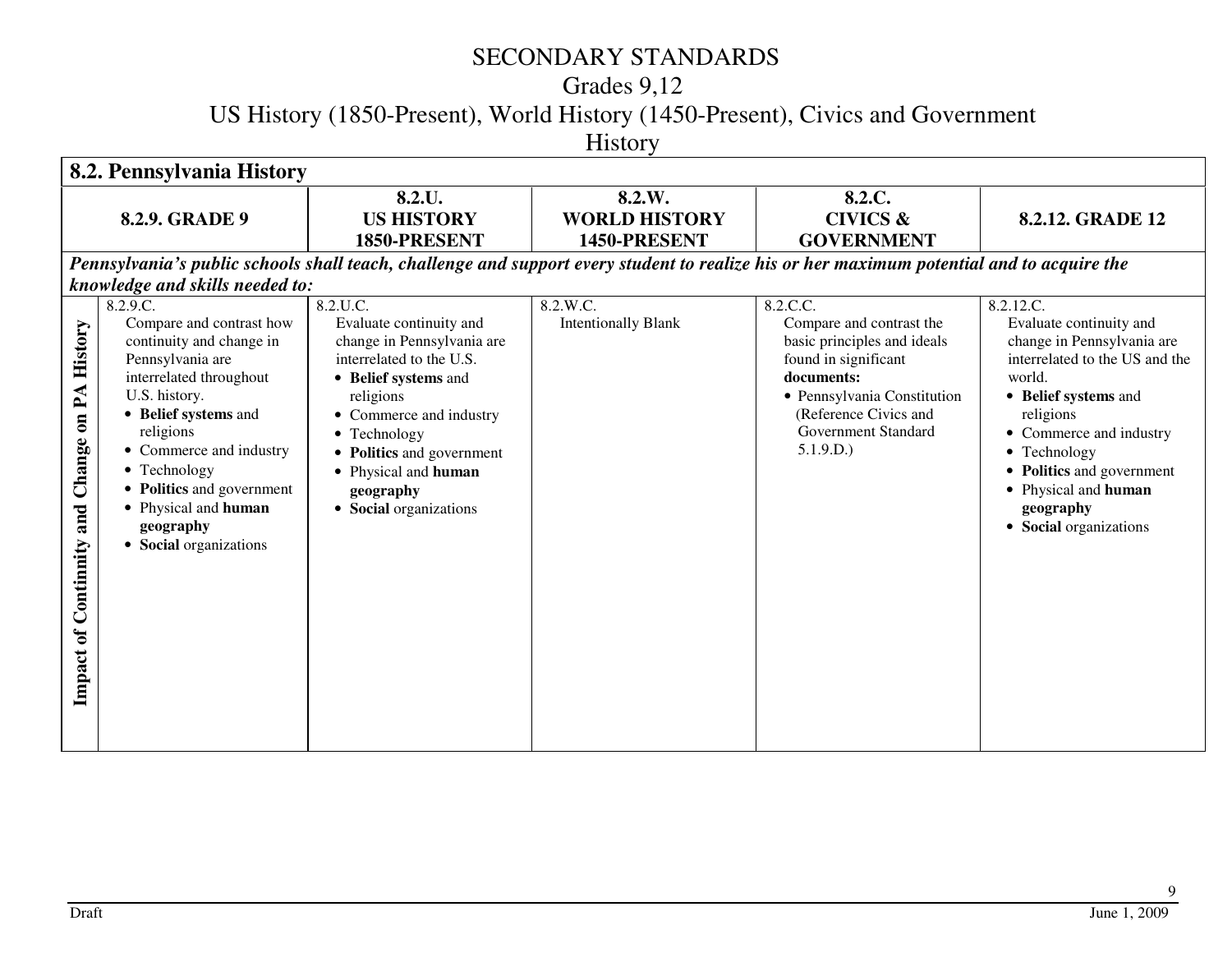# Grades 9,12

US History (1850-Present), World History (1450-Present), Civics and Government

History

| 8.2. Pennsylvania History       |                                 |                                                                                                                                           |                            |                            |                                  |  |
|---------------------------------|---------------------------------|-------------------------------------------------------------------------------------------------------------------------------------------|----------------------------|----------------------------|----------------------------------|--|
|                                 |                                 | 8.2.U.                                                                                                                                    | 8.2.W.                     | 8.2.C.                     |                                  |  |
|                                 | 8.2.9. GRADE 9                  | <b>US HISTORY</b>                                                                                                                         | <b>WORLD HISTORY</b>       | <b>CIVICS &amp;</b>        | 8.2.12. GRADE 12                 |  |
|                                 |                                 | 1850-PRESENT                                                                                                                              | 1450-PRESENT               | <b>GOVERNMENT</b>          |                                  |  |
|                                 |                                 | Pennsylvania's public schools shall teach, challenge and support every student to realize his or her maximum potential and to acquire the |                            |                            |                                  |  |
|                                 | knowledge and skills needed to: |                                                                                                                                           |                            |                            |                                  |  |
|                                 | 8.2.9.D.                        | 8.2.U.D.                                                                                                                                  | 8.2.W.D.                   | 8.2.C.D.                   | 8.2.12.D.                        |  |
| (PA)                            | Interpret how conflict and      | Evaluate how <b>conflict</b> and                                                                                                          | <b>Intentionally Blank</b> | <b>Intentionally Blank</b> | Evaluate how <b>conflict</b> and |  |
|                                 | cooperation among groups        | cooperation among groups                                                                                                                  |                            |                            | cooperation among groups         |  |
|                                 | and organizations in            | and organizations in                                                                                                                      |                            |                            | and organizations in             |  |
|                                 | Pennsylvania have               | Pennsylvania have influenced                                                                                                              |                            |                            | Pennsylvania have influenced     |  |
|                                 | influenced the growth and       | the growth and development                                                                                                                |                            |                            | the growth and development       |  |
|                                 | development of the US.          | of the U.S.                                                                                                                               |                            |                            | of the US and the world.         |  |
|                                 | • Ethnicity and race            | • Ethnicity and race                                                                                                                      |                            |                            | • Ethnicity and race             |  |
|                                 | • Working conditions            | • Working conditions                                                                                                                      |                            |                            | • Working conditions             |  |
|                                 | • Immigration                   | • Immigration                                                                                                                             |                            |                            | • Immigration                    |  |
|                                 | • Military conflict             | • Military conflict                                                                                                                       |                            |                            | • Military conflict              |  |
|                                 | • Economic stability            | • Economic stability                                                                                                                      |                            |                            | • Economic stability             |  |
|                                 |                                 |                                                                                                                                           |                            |                            |                                  |  |
| <b>Conflict and Cooperation</b> |                                 |                                                                                                                                           |                            |                            |                                  |  |
|                                 |                                 |                                                                                                                                           |                            |                            |                                  |  |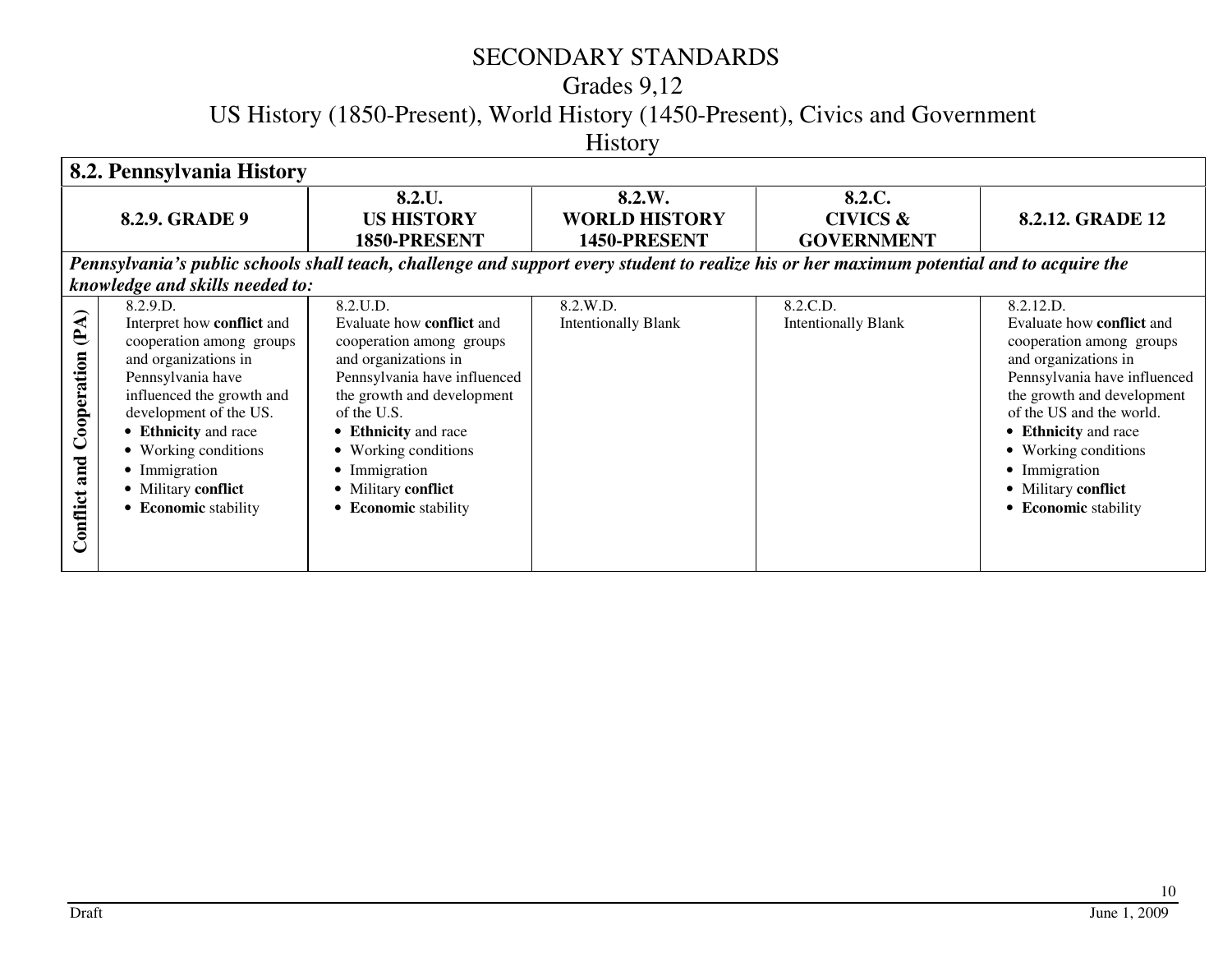# Grades 9,12 US History (1850-Present), World History (1450-Present), Civics and Government History

| <b>8.3. United States History</b>                                              |                                                                                                                                                 |                                                                                                                                                 |                                                |                                                                                                                                                                                              |                                                                                                                                                                   |  |
|--------------------------------------------------------------------------------|-------------------------------------------------------------------------------------------------------------------------------------------------|-------------------------------------------------------------------------------------------------------------------------------------------------|------------------------------------------------|----------------------------------------------------------------------------------------------------------------------------------------------------------------------------------------------|-------------------------------------------------------------------------------------------------------------------------------------------------------------------|--|
|                                                                                | 8.3.9. GRADE 9                                                                                                                                  | 8.3.U.<br><b>US HISTORY</b><br>1850-PRESENT                                                                                                     | 8.3.W.<br><b>WORLD HISTORY</b><br>1450-PRESENT | 8.3.C.<br><b>CIVICS &amp;</b><br><b>GOVERNMENT</b>                                                                                                                                           | 8.3.12. GRADE 12                                                                                                                                                  |  |
|                                                                                |                                                                                                                                                 | Pennsylvania's public schools shall teach, challenge and support every student to realize his or her maximum potential and to acquire the       |                                                |                                                                                                                                                                                              |                                                                                                                                                                   |  |
|                                                                                | knowledge and skills needed to:                                                                                                                 |                                                                                                                                                 |                                                |                                                                                                                                                                                              |                                                                                                                                                                   |  |
| <b>History</b> )<br>SO<br>Groups<br>and<br><b>Contributions of Individuals</b> | 8.3.9.A.<br>Compare the role groups<br>and individuals played in<br>the social, political,<br>cultural, and economic<br>development of the U.S. | 8.3.U.A.<br>Compare the role groups and<br>individuals played in the<br>social, political, cultural, and<br>economic development of the<br>U.S. | 8.3.W.A.<br><b>Intentionally Blank</b>         | 8.3.C.A.<br>Compare and contrast the<br>politics of various interest<br>groups and evaluate their<br>impact on foreign policy.<br>(Reference Civics and<br>Government Standard<br>5.4.12.E.) | 8.3.12.A.<br>Evaluate the role groups and<br>individuals from the U.S.<br>played in the social, political,<br>cultural, and economic<br>development of the world. |  |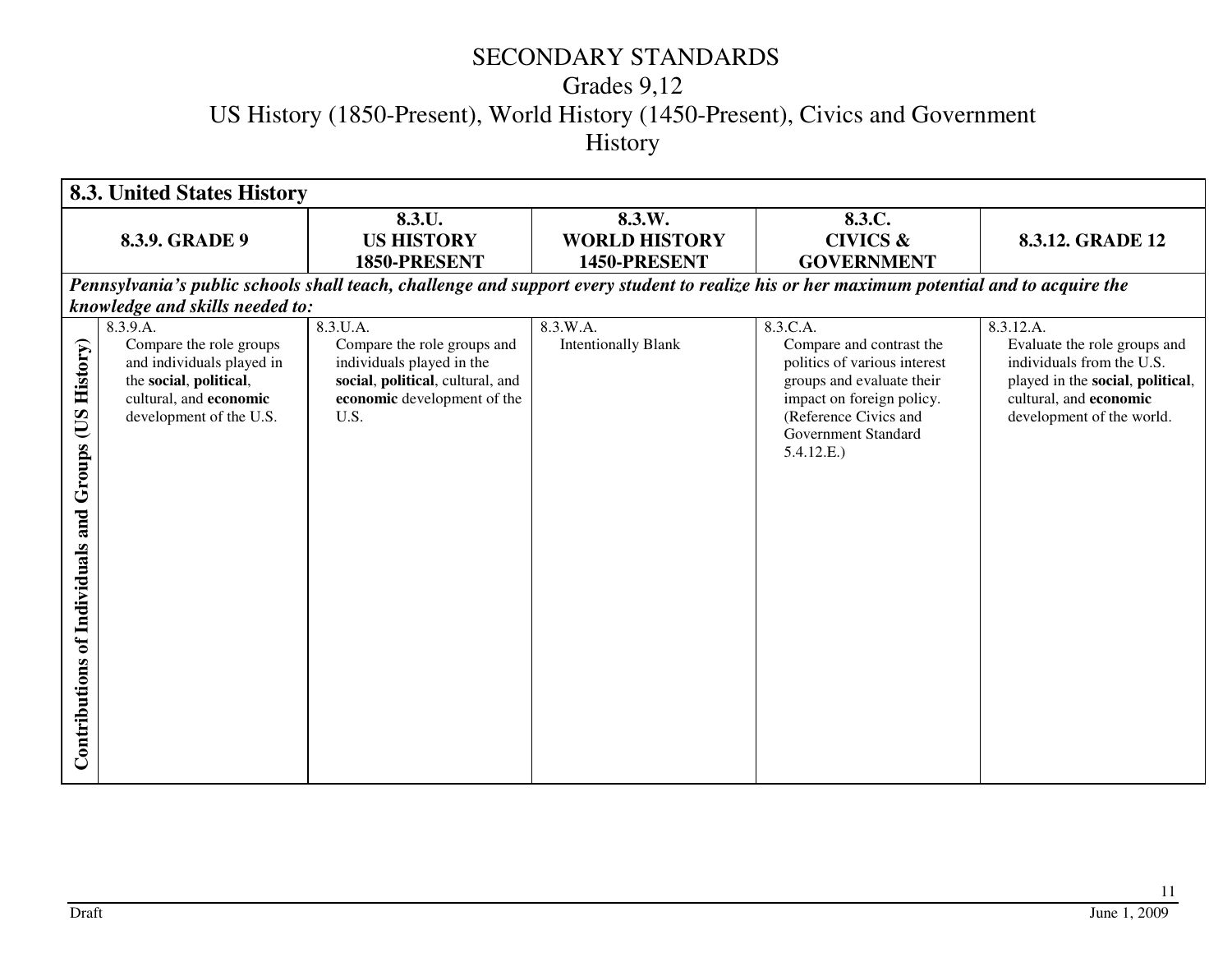# Grades 9,12

US History (1850-Present), World History (1450-Present), Civics and Government

History

|                                                                                          | <b>8.3. United States History</b>                                                                                     |                                                                                                                       |                                                |                                                                                                                                                                                                                                                               |                                                                                                                                                  |  |  |  |
|------------------------------------------------------------------------------------------|-----------------------------------------------------------------------------------------------------------------------|-----------------------------------------------------------------------------------------------------------------------|------------------------------------------------|---------------------------------------------------------------------------------------------------------------------------------------------------------------------------------------------------------------------------------------------------------------|--------------------------------------------------------------------------------------------------------------------------------------------------|--|--|--|
|                                                                                          | 8.3.9. GRADE 9                                                                                                        | 8.3.U.<br><b>US HISTORY</b><br>1850-PRESENT                                                                           | 8.3.W.<br><b>WORLD HISTORY</b><br>1450-PRESENT | 8.3.C.<br><b>CIVICS &amp;</b><br><b>GOVERNMENT</b>                                                                                                                                                                                                            | 8.3.12. GRADE 12                                                                                                                                 |  |  |  |
|                                                                                          |                                                                                                                       |                                                                                                                       |                                                | Pennsylvania's public schools shall teach, challenge and support every student to realize his or her maximum potential and to acquire the                                                                                                                     |                                                                                                                                                  |  |  |  |
|                                                                                          | knowledge and skills needed to:                                                                                       |                                                                                                                       |                                                |                                                                                                                                                                                                                                                               |                                                                                                                                                  |  |  |  |
| <b>History</b> )<br><b>CUS</b><br><b>Artifacts</b><br>and<br><b>Historical Documents</b> | 8.3.9.B.<br>Compare the impact of<br>historical documents,<br>artifacts, and places which<br>are critical to the U.S. | 8.3.U.B.<br>Compare the impact of<br>historical documents,<br>artifacts, and places which<br>are critical to the U.S. | 8.3.W.B.<br><b>Intentionally Blank</b>         | 8.3.C.B.<br>Compare and contrast the<br>basic principles and ideals<br>found in significant<br>documents:<br>• Declaration of<br>Independence<br>• United States Constitution<br>• Bill of Rights<br>(Reference Civics and<br>Government Standard<br>5.1.9.D. | 8.3.12.B.<br>Evaluate the impact of<br>historical documents,<br>artifacts, and places in U.S.<br>history which are critical to<br>world history. |  |  |  |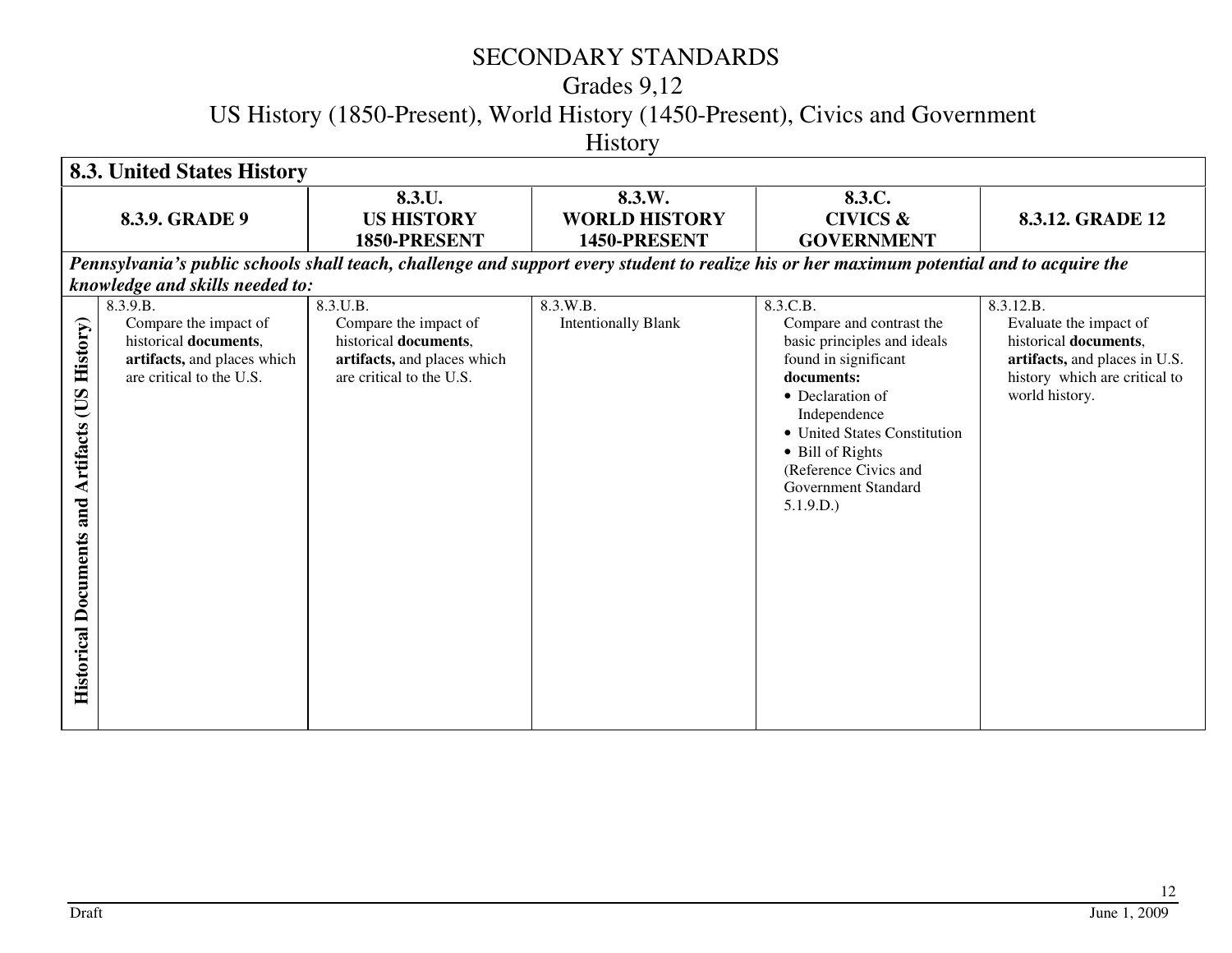# Grades 9,12

US History (1850-Present), World History (1450-Present), Civics and Government

History

|                                                                         | <b>8.3. United States History</b>                                                                                                                                                                                                                                |                                                                                                                                                                                                                                                                          |                                                |                                                                                                                                                                                                                       |                                                                                                                                                                                                                                                                                    |  |  |
|-------------------------------------------------------------------------|------------------------------------------------------------------------------------------------------------------------------------------------------------------------------------------------------------------------------------------------------------------|--------------------------------------------------------------------------------------------------------------------------------------------------------------------------------------------------------------------------------------------------------------------------|------------------------------------------------|-----------------------------------------------------------------------------------------------------------------------------------------------------------------------------------------------------------------------|------------------------------------------------------------------------------------------------------------------------------------------------------------------------------------------------------------------------------------------------------------------------------------|--|--|
|                                                                         | 8.3.9. GRADE 9                                                                                                                                                                                                                                                   | 8.3.U.<br><b>US HISTORY</b><br>1850-PRESENT                                                                                                                                                                                                                              | 8.3.W.<br><b>WORLD HISTORY</b><br>1450-PRESENT | 8.3.C.<br><b>CIVICS &amp;</b><br><b>GOVERNMENT</b>                                                                                                                                                                    | 8.3.12. GRADE 12                                                                                                                                                                                                                                                                   |  |  |
|                                                                         |                                                                                                                                                                                                                                                                  | Pennsylvania's public schools shall teach, challenge and support every student to realize his or her maximum potential and to acquire the                                                                                                                                |                                                |                                                                                                                                                                                                                       |                                                                                                                                                                                                                                                                                    |  |  |
|                                                                         | knowledge and skills needed to:                                                                                                                                                                                                                                  |                                                                                                                                                                                                                                                                          |                                                |                                                                                                                                                                                                                       |                                                                                                                                                                                                                                                                                    |  |  |
| <b>History</b><br>on US<br>Change<br>and<br><b>Impact of Continuity</b> | 8.3.9.C.<br>Analyze how continuity<br>and change have impacted<br>the United States.<br>• Belief systems and<br>religions<br>• Commerce and industry<br>• Technology<br>• Politics and government<br>• Physical and human<br>geography<br>• Social organizations | 8.3.U.C.<br>Evaluate how continuity and<br>change have impacted the<br><b>United States.</b><br>• Belief systems and<br>religions<br>• Commerce and industry<br>• Technology<br>• Politics and government<br>• Physical and human<br>geography<br>• Social organizations | 8.3.W.C.<br><b>Intentionally Blank</b>         | 8.3.C.C.<br>Analyze the principles and<br>ideals that shape United<br>States government.<br>• Liberty / Freedom<br>• Democracy<br>• Justice<br>• Equality<br>(Reference Civics and<br>Government Standard<br>5.1.9.C. | 8.3.12.C.<br>Evaluate how continuity and<br>change in U.S. history are<br>interrelated with the world.<br>• Belief systems and<br>religions<br>• Commerce and industry<br>• Technology<br>• Politics and government<br>• Physical and human<br>geography<br>• Social organizations |  |  |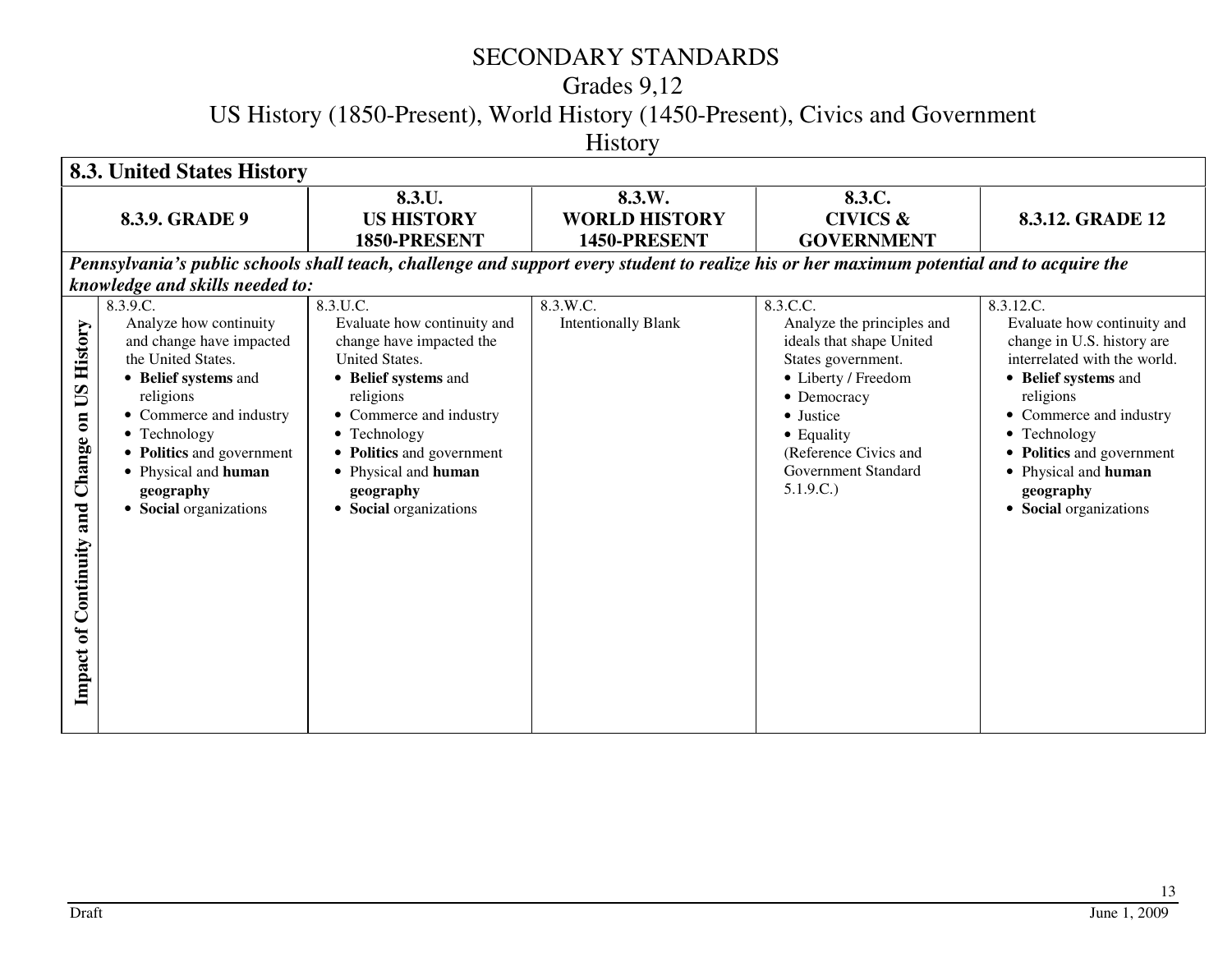# Grades 9,12

US History (1850-Present), World History (1450-Present), Civics and Government

History

|                                        | 8.3. United States History                                                                                                                                                                                                                                         |                                                                                                                                                                                                                                                                            |                                                                                                                                           |                                                                                                                                                                                |                                                                                                                                                                                                                                                                                              |  |  |
|----------------------------------------|--------------------------------------------------------------------------------------------------------------------------------------------------------------------------------------------------------------------------------------------------------------------|----------------------------------------------------------------------------------------------------------------------------------------------------------------------------------------------------------------------------------------------------------------------------|-------------------------------------------------------------------------------------------------------------------------------------------|--------------------------------------------------------------------------------------------------------------------------------------------------------------------------------|----------------------------------------------------------------------------------------------------------------------------------------------------------------------------------------------------------------------------------------------------------------------------------------------|--|--|
|                                        | 8.3.9. GRADE 9                                                                                                                                                                                                                                                     | 8.3.U.<br>US HISTORY                                                                                                                                                                                                                                                       | 8.3.W.<br><b>WORLD HISTORY</b>                                                                                                            | 8.3.C.<br><b>CIVICS &amp;</b>                                                                                                                                                  | 8.3.12. GRADE 12                                                                                                                                                                                                                                                                             |  |  |
|                                        |                                                                                                                                                                                                                                                                    | 1850-PRESENT                                                                                                                                                                                                                                                               | 1450-PRESENT                                                                                                                              | <b>GOVERNMENT</b>                                                                                                                                                              |                                                                                                                                                                                                                                                                                              |  |  |
|                                        |                                                                                                                                                                                                                                                                    |                                                                                                                                                                                                                                                                            | Pennsylvania's public schools shall teach, challenge and support every student to realize his or her maximum potential and to acquire the |                                                                                                                                                                                |                                                                                                                                                                                                                                                                                              |  |  |
|                                        | knowledge and skills needed to:                                                                                                                                                                                                                                    |                                                                                                                                                                                                                                                                            |                                                                                                                                           |                                                                                                                                                                                |                                                                                                                                                                                                                                                                                              |  |  |
| (US)<br>Cooperation<br>and<br>'onflict | 8.3.9.D.<br>Interpret how conflict and<br>cooperation among groups<br>and organizations have<br>impacted the growth and<br>development of the U.S.<br>• Ethnicity and race<br>• Working conditions<br>• Immigration<br>• Military conflict<br>• Economic stability | 8.3.U.D.<br>Evaluate how <b>conflict</b> and<br>cooperation among groups<br>and organizations have<br>influenced the growth and<br>development of the U.S.<br>• Ethnicity and race<br>• Working conditions<br>• Immigration<br>• Military conflict<br>• Economic stability | 8.3.W.D.<br><b>Intentionally Blank</b>                                                                                                    | 8.3.C.D.<br>Analyze the role <b>political</b><br>symbols play in civil<br>disobedience and patriotic<br>activites.<br>(Reference Civics and<br>Government standard<br>5.1.9.F. | 8.3.12.D.<br>Evaluate how <b>conflict</b> and<br>cooperation among groups<br>and organizations in the U.S.<br>have influenced the growth<br>and development of the<br>world.<br>• Ethnicity and race<br>• Working conditions<br>• Immigration<br>• Military conflict<br>• Economic stability |  |  |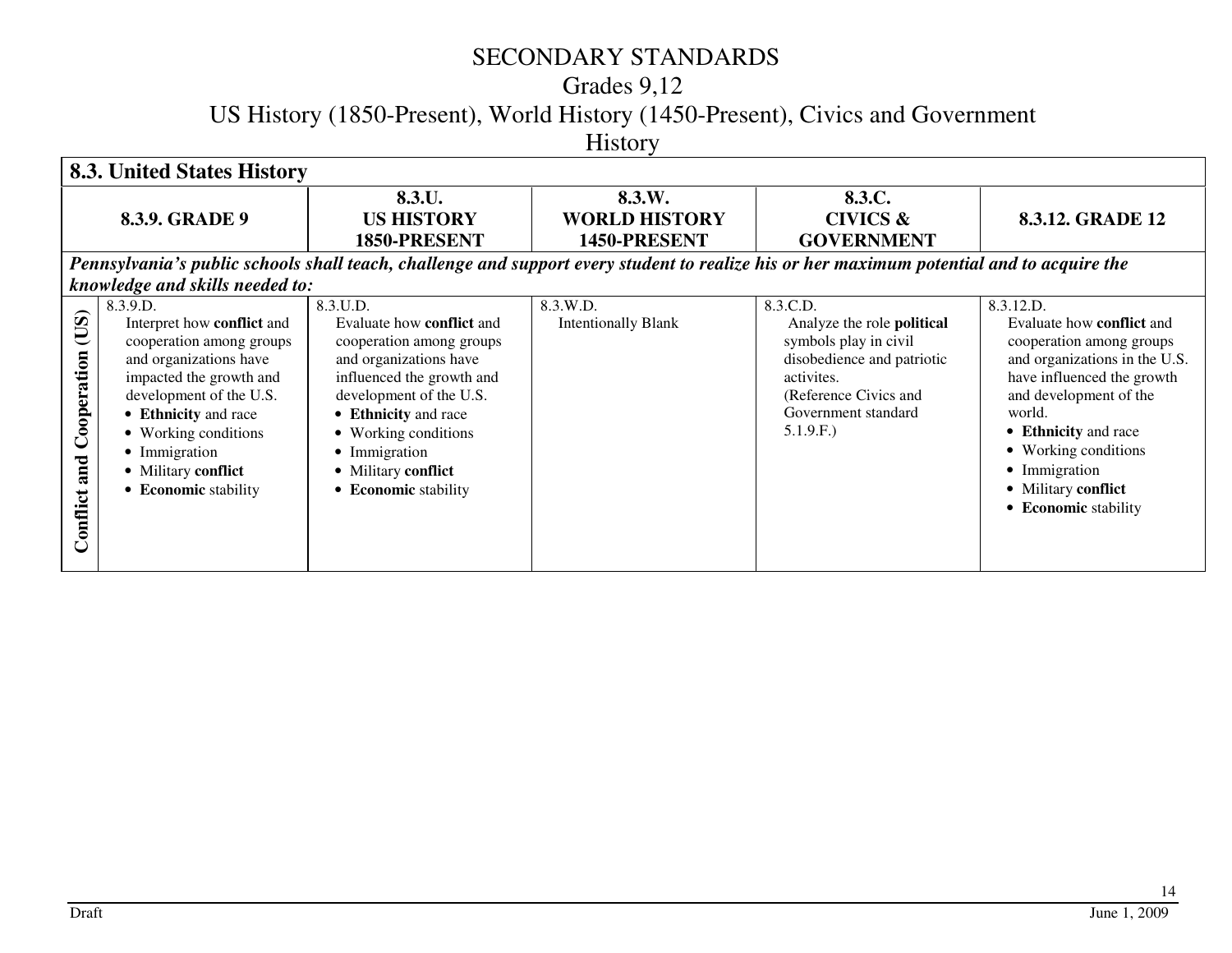# Grades 9,12 US History (1850-Present), World History (1450-Present), Civics and Government History

|                                                          | 8.4. World History                                                                                                                                                                                  |                                             |                                                                                                                                                                |                                                                                                                                                                                                                                                                                                                                        |                                                                                                                                                                 |  |
|----------------------------------------------------------|-----------------------------------------------------------------------------------------------------------------------------------------------------------------------------------------------------|---------------------------------------------|----------------------------------------------------------------------------------------------------------------------------------------------------------------|----------------------------------------------------------------------------------------------------------------------------------------------------------------------------------------------------------------------------------------------------------------------------------------------------------------------------------------|-----------------------------------------------------------------------------------------------------------------------------------------------------------------|--|
|                                                          | 8.4.9. GRADE 9                                                                                                                                                                                      | 8.4.U.<br><b>US HISTORY</b><br>1850-PRESENT | 8.4.W.<br><b>WORLD HISTORY</b><br>1450-PRESENT                                                                                                                 | 8.4.C.<br><b>CIVICS &amp;</b><br><b>GOVERNMENT</b>                                                                                                                                                                                                                                                                                     | 8.4.12. GRADE 12                                                                                                                                                |  |
|                                                          |                                                                                                                                                                                                     |                                             | Pennsylvania's public schools shall teach, challenge and support every student to realize his or her maximum potential and to acquire the                      |                                                                                                                                                                                                                                                                                                                                        |                                                                                                                                                                 |  |
| Groups (World)<br>and<br>of Individuals<br>Contributions | knowledge and skills needed to:<br>8.4.9.A.<br>Compare the role groups<br>and individuals played in<br>the social, political,<br>cultural, and economic<br>development throughout<br>world history. | 8.4.U.A.<br><b>Intentionally Blank</b>      | 8.4.W.A.<br>Evaluate the role groups and<br>individuals played in the<br>social, political, cultural, and<br>economic development<br>throughout world history. | 8.4.C.A.<br>Evaluate critical issues in<br>various contemporary<br>governments.<br>(Reference Civics and<br>Government Standard<br>5.3.12.J.)<br>Evaluate the effectiveness of<br>various international<br>organizations, both<br>governmental and non-<br>governmental.<br>(Reference Civics and<br>Government Standard<br>5.4.12.C.) | 8.4.12.A.<br>Evaluate the role groups and<br>individuals played in the<br>social, political, cultural, and<br>economic development<br>throughout world history. |  |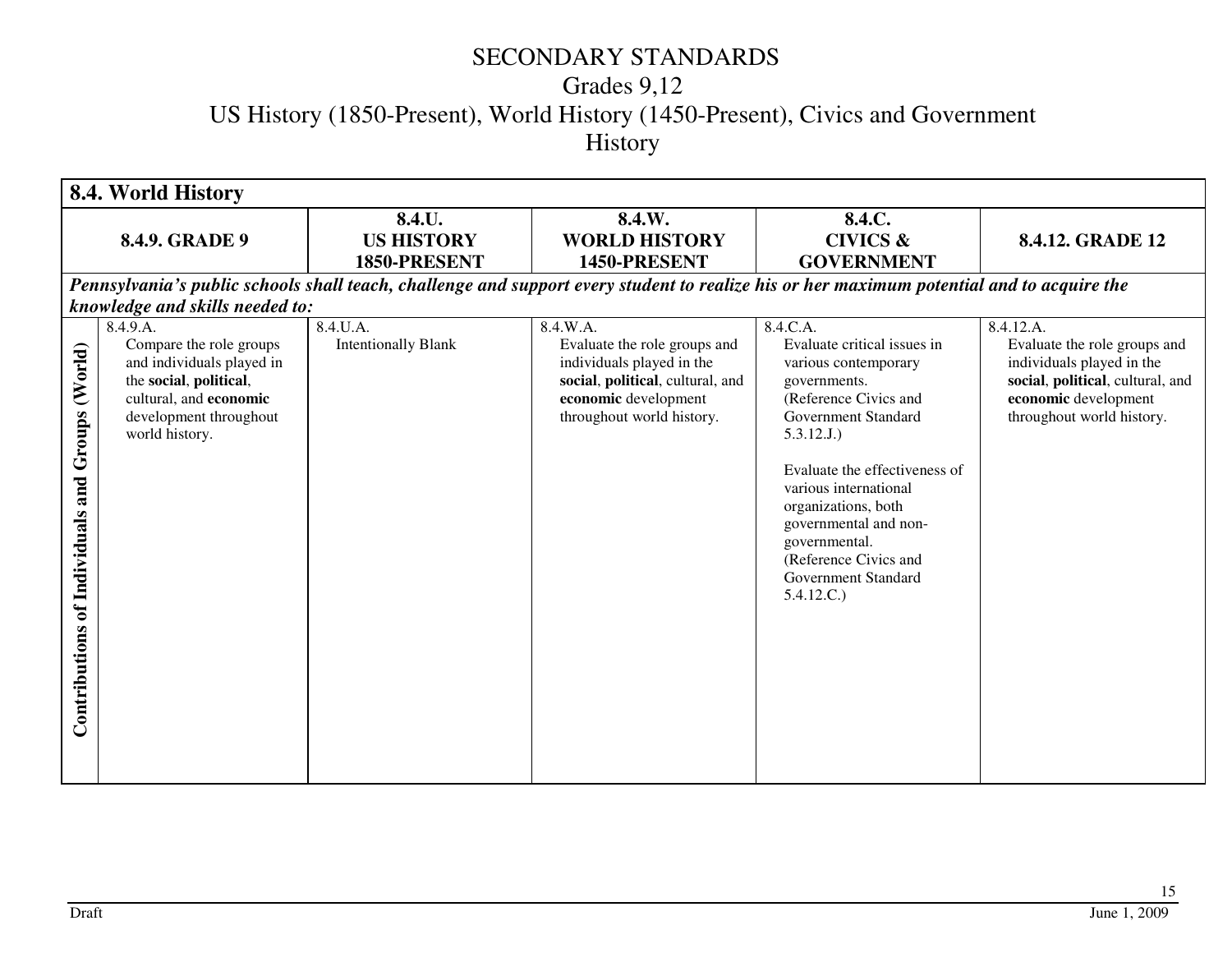# Grades 9,12

US History (1850-Present), World History (1450-Present), Civics and Government

History

| 8.4. World History                 |                                                                                                                                                                    |                                             |                                                                                                                                           |                                                                                                                                                                                                                                           |                                                                                                                                  |
|------------------------------------|--------------------------------------------------------------------------------------------------------------------------------------------------------------------|---------------------------------------------|-------------------------------------------------------------------------------------------------------------------------------------------|-------------------------------------------------------------------------------------------------------------------------------------------------------------------------------------------------------------------------------------------|----------------------------------------------------------------------------------------------------------------------------------|
|                                    | 8.4.9. GRADE 9                                                                                                                                                     | 8.4.U.<br><b>US HISTORY</b><br>1850-PRESENT | 8.4.W.<br><b>WORLD HISTORY</b><br>1450-PRESENT                                                                                            | 8.4.C.<br><b>CIVICS &amp;</b><br><b>GOVERNMENT</b>                                                                                                                                                                                        | 8.4.12. GRADE 12                                                                                                                 |
|                                    |                                                                                                                                                                    |                                             | Pennsylvania's public schools shall teach, challenge and support every student to realize his or her maximum potential and to acquire the |                                                                                                                                                                                                                                           |                                                                                                                                  |
| Sites (World)<br>and<br>Artifacts, | knowledge and skills needed to:<br>8.4.9.B.<br>Contrast the importance of<br>historical documents,<br>artifacts, and sites which<br>are critical to world history. | 8.4.U.B.<br><b>Intentionally Blank</b>      | 8.4.W.B.<br>Evaluate the importance of<br>historical documents,<br>artifacts, and sites which are<br>critical to world history.           | 8.4.C.B.<br>Compare and contrast the<br>basic principles and ideals<br>found in significant<br>documents:<br>• Declaration of<br>Independence<br>• United States Constitution<br>(Reference Civics and<br>Government Standard<br>5.1.9.D. | 8.4.12.B.<br>Evaluate the importance of<br>historical documents,<br>artifacts, and sites which are<br>critical to world history. |
| <b>Historical Documents,</b>       |                                                                                                                                                                    |                                             |                                                                                                                                           |                                                                                                                                                                                                                                           |                                                                                                                                  |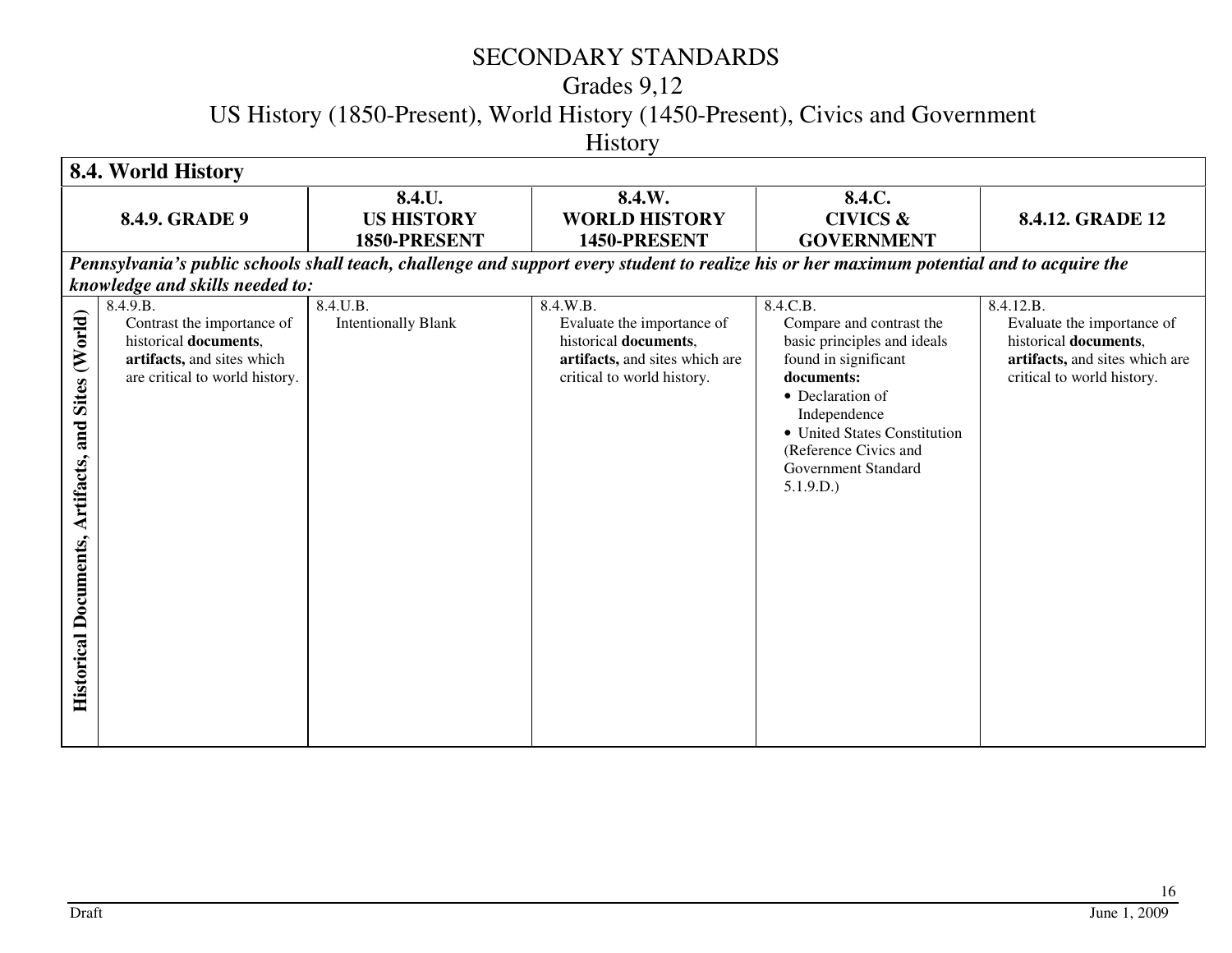# Grades 9,12

US History (1850-Present), World History (1450-Present), Civics and Government

History

| 8.4. World History                            |                                                                                                                                                                                                                                                                 |                                             |                                                                                                                                                                                                                                                            |                                                                                                                                                                                                                                                                                                                                                            |                                                                                                                                                                                                                                                             |
|-----------------------------------------------|-----------------------------------------------------------------------------------------------------------------------------------------------------------------------------------------------------------------------------------------------------------------|---------------------------------------------|------------------------------------------------------------------------------------------------------------------------------------------------------------------------------------------------------------------------------------------------------------|------------------------------------------------------------------------------------------------------------------------------------------------------------------------------------------------------------------------------------------------------------------------------------------------------------------------------------------------------------|-------------------------------------------------------------------------------------------------------------------------------------------------------------------------------------------------------------------------------------------------------------|
| 8.4.9. GRADE 9                                |                                                                                                                                                                                                                                                                 | 8.4.U.<br><b>US HISTORY</b><br>1850-PRESENT | 8.4.W.<br><b>WORLD HISTORY</b><br>1450-PRESENT                                                                                                                                                                                                             | 8.4.C.<br><b>CIVICS &amp;</b><br><b>GOVERNMENT</b>                                                                                                                                                                                                                                                                                                         | 8.4.12. GRADE 12                                                                                                                                                                                                                                            |
|                                               | Pennsylvania's public schools shall teach, challenge and support every student to realize his or her maximum potential and to acquire the<br>knowledge and skills needed to:                                                                                    |                                             |                                                                                                                                                                                                                                                            |                                                                                                                                                                                                                                                                                                                                                            |                                                                                                                                                                                                                                                             |
| (World)<br>Continuity and Change<br>Impact of | 8.4.9.C.<br>Analyze how continuity<br>and change have impacted<br>world history.<br>• Belief systems and<br>religions<br>• Commerce and industry<br>• Technology<br>• Politics and government<br>• Physical and human<br>geography<br><b>Social</b> oganization | 8.4.U.C.<br><b>Intentionally Blank</b>      | 8.4.W.C.<br>Evaluate how continuity and<br>change have impacted the<br>world today.<br>• Belief systems and religions<br>• Commerce and industry<br>• Technology<br>• Politics and government<br>• Physical and human<br>geography<br>• Social oganization | 8.4.C.C.<br>Evaluate critical issues in<br>various contemporary<br>governments.<br>(Reference Civics and<br>Government standard<br>5.3.12.J.)<br>Employ historical examples<br>and <b>political</b> philosophy to<br>evaluate major arguments<br>advanced for the necessity of<br>government.<br>(Reference Civics and<br>Government Standard<br>5.1.12.B) | 8.4.12.C.<br>Evaluate how continuity and<br>change have impacted the<br>world today.<br>• Belief systems and religions<br>• Commerce and industry<br>• Technology<br>• Politics and government<br>• Physical and human<br>geography<br>• Social oganization |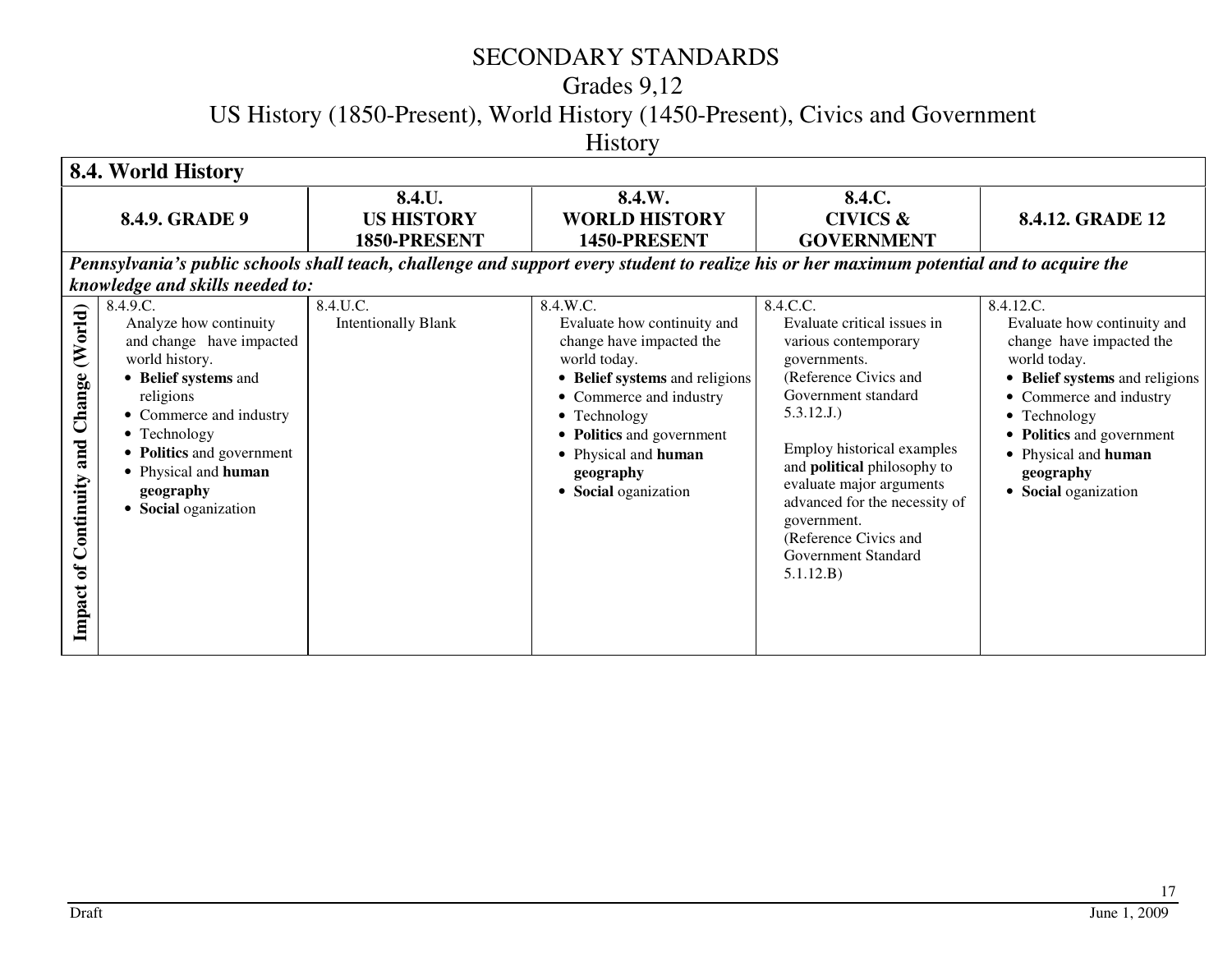# Grades 9,12

US History (1850-Present), World History (1450-Present), Civics and Government

History

| 8.4. World History                     |                                                                                                                                                                                          |                                             |                                                                                                                                                                                                 |                                                                                                                                                                                                                                                                                                            |                                                                                                                                                                                                  |
|----------------------------------------|------------------------------------------------------------------------------------------------------------------------------------------------------------------------------------------|---------------------------------------------|-------------------------------------------------------------------------------------------------------------------------------------------------------------------------------------------------|------------------------------------------------------------------------------------------------------------------------------------------------------------------------------------------------------------------------------------------------------------------------------------------------------------|--------------------------------------------------------------------------------------------------------------------------------------------------------------------------------------------------|
| 8.4.9. GRADE 9                         |                                                                                                                                                                                          | 8.4.U.<br><b>US HISTORY</b><br>1850-PRESENT | 8.4.W.<br><b>WORLD HISTORY</b><br>1450-PRESENT                                                                                                                                                  | 8.4.C.<br><b>CIVICS &amp;</b><br><b>GOVERNMENT</b>                                                                                                                                                                                                                                                         | 8.4.12. GRADE 12                                                                                                                                                                                 |
|                                        | Pennsylvania's public schools shall teach, challenge and support every student to realize his or her maximum potential and to acquire the                                                |                                             |                                                                                                                                                                                                 |                                                                                                                                                                                                                                                                                                            |                                                                                                                                                                                                  |
| Cooperation (World)<br>and<br>Conflict | knowledge and skills needed to:<br>8.4.9.D.<br>Analyze how conflict and<br>cooperation among groups<br>and organizations have<br>influenced the history and<br>development of the world. | 8.4.U.D.<br><b>Intentionally Blank</b>      | 8.4.W.D.<br>Evaluate how <b>conflict</b> and<br>cooperation among groups<br>and organizations have<br>impacted the development of<br>the world today, including its<br>effects on Pennsylvania. | 8.4.C.D.<br>Analyze strategies used to<br>resolve conflicts in society<br>and government.<br>(Reference Civics and<br>Government Standards<br>5.2.9.B.)<br>Evaluate the role of<br>nationalism in uniting and<br>dividing citizens.<br>(Reference Civics and<br><b>Government Standards:</b><br>5.1.12.F.) | 8.4.12.D.<br>Evaluate how <b>conflict</b> and<br>cooperation among groups<br>and organizations have<br>impacted the development of<br>the world today, including its<br>effects on Pennsylvania. |
|                                        |                                                                                                                                                                                          |                                             |                                                                                                                                                                                                 |                                                                                                                                                                                                                                                                                                            |                                                                                                                                                                                                  |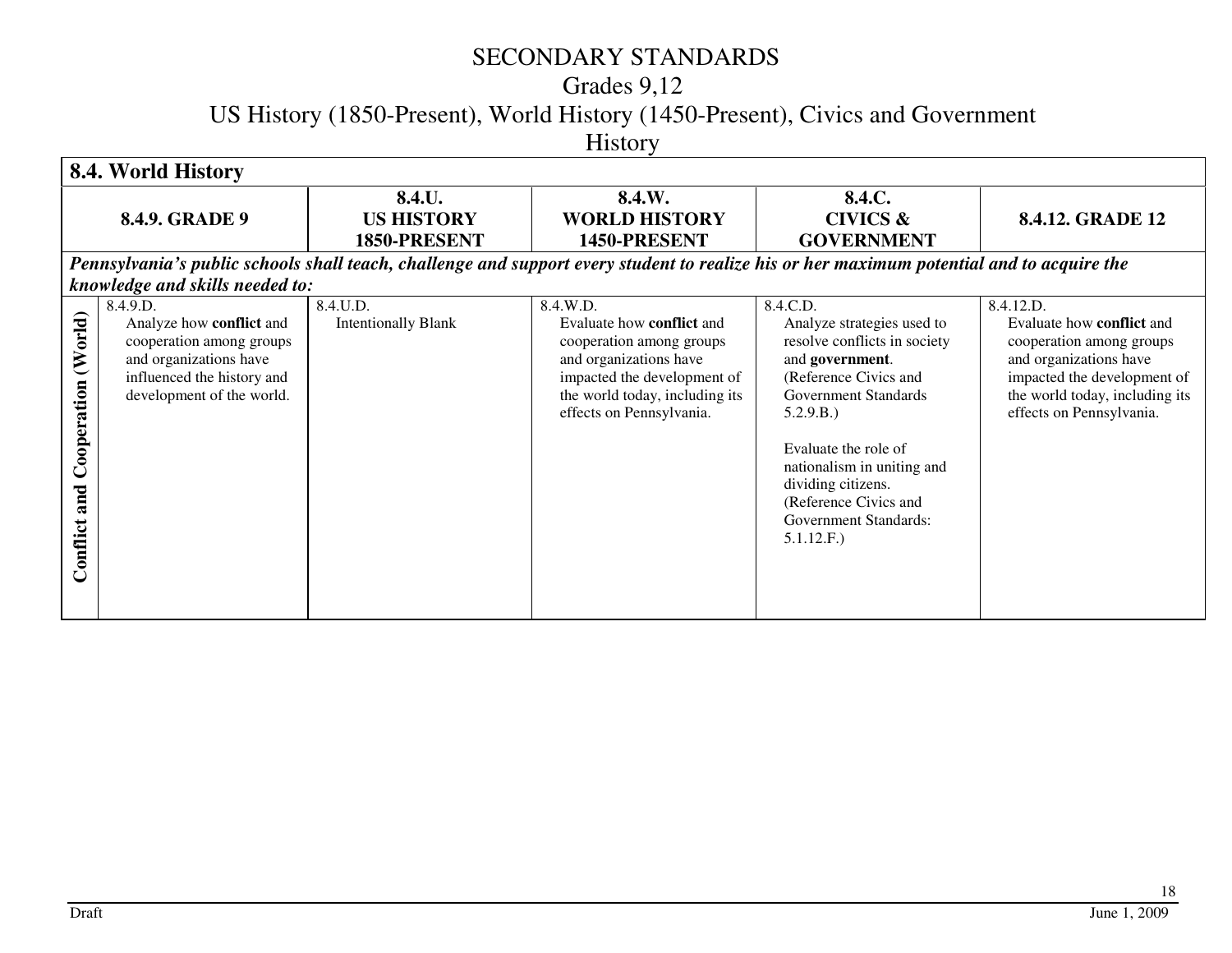#### **XXIV. GLOSSARY**

| Artifact:                       | Any object made by human work or skill.                                                                                                                          |  |
|---------------------------------|------------------------------------------------------------------------------------------------------------------------------------------------------------------|--|
| <b>Conflict:</b>                | The opposition of persons or groups that gives rise to dramatic action. Such actions could include the use of<br>force as in combat.                             |  |
| <b>Context of Events:</b>       | The circumstances that form the environment within which something that is particularly significant,<br>interesting, exciting, or unusual exists or takes place. |  |
| <b>Culture:</b>                 | The beliefs, customs, practices, and social behavior of a particular nation or people.                                                                           |  |
| Document:                       | A formal piece of writing that provides information or acts as a record of events or arrangements.                                                               |  |
| <b>Economic:</b>                | Relating to the production, distribution, and consumption of goods and services.                                                                                 |  |
| <b>Ethnicity:</b>               | Identification of people sharing common history, cultural, racial, and or religious backgrounds.                                                                 |  |
| <b>Graphic Representations:</b> | Visual examples.                                                                                                                                                 |  |
| <b>Historical Source:</b>       | A person, organization, book, map, graph, table or other text that supplies information or evidence.                                                             |  |
| <b>Human Geography:</b>         | This classification, sometimes called cultural geography, involves all phases of human social life in relation to<br>the physical earth.                         |  |
| <b>Inquiry:</b>                 | A request for information.                                                                                                                                       |  |
| <b>Opinion:</b>                 | The view somebody takes about an issue, especially when it is based solely on personal judgment.                                                                 |  |
| <b>Political:</b>               | Relating to government.                                                                                                                                          |  |
| <b>Primary Source:</b>          | First hand historical account that may be written, illustrated or recorded through other means.<br>19                                                            |  |